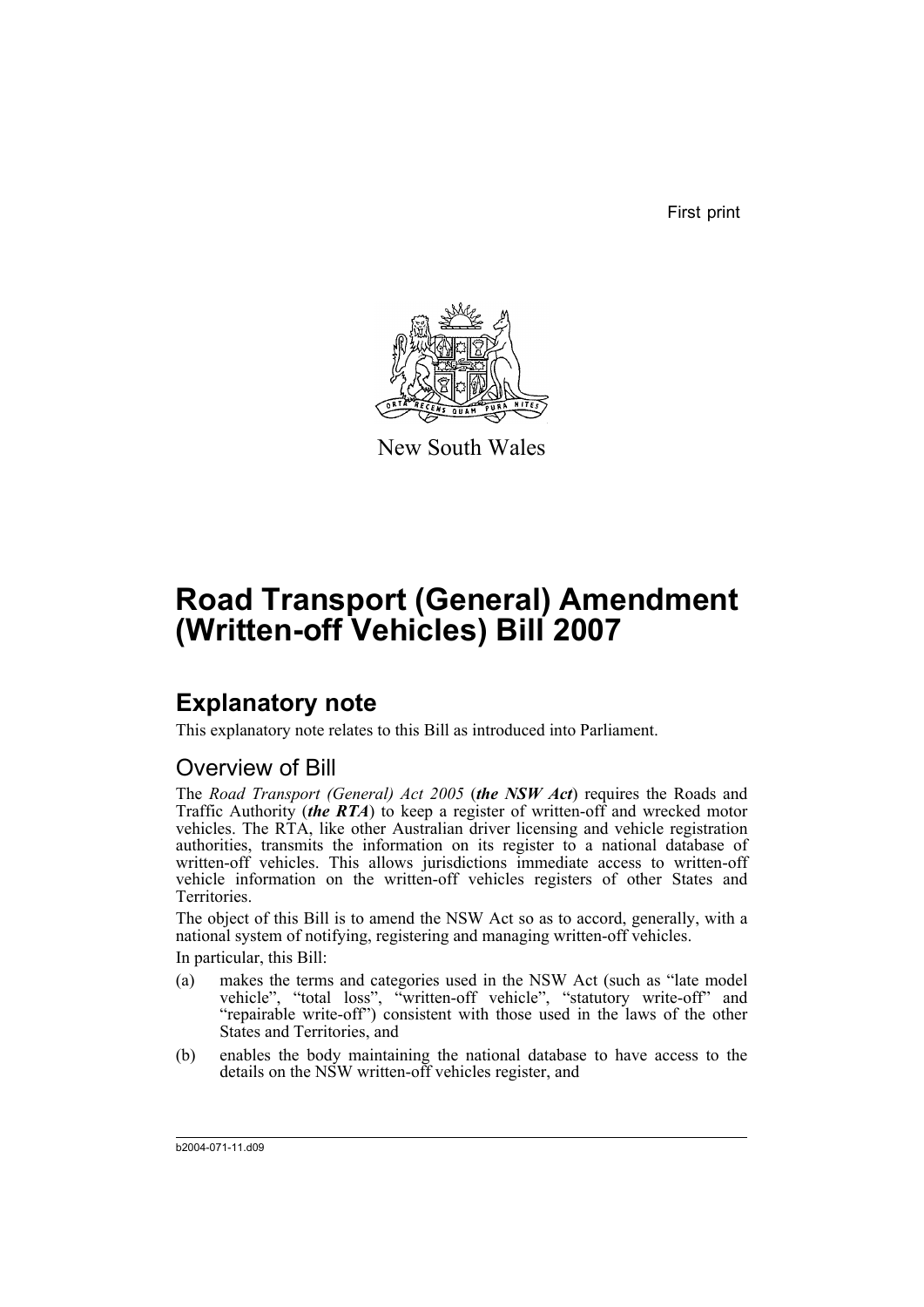Explanatory note

- (c) enables the RTA (where appropriate) to correct errors in or omissions from certain information about written-off vehicles placed on the NSW register or compulsorily notified to the RTA, and
- (d) requires certain persons who are self-insurers with respect to vehicles to notify the RTA of any vehicle they have determined to be a total loss or disposed of to an auto-dismantler (that is, any vehicle they have written-off), and
- (e) requires the RTA to refuse to register, or cancel the registration of, and to refuse to renew or transfer the registration of, a vehicle that has the same vehicle identifier as another vehicle that is listed in the NSW register, or an interstate register, as a statutory write-off, and
- (f) requires written-off warning labels to be attached to vehicles that are statutory write-offs.

## Outline of provisions

**Clause 1** sets out the name (also called the short title) of the proposed Act.

**Clause 2** provides for the commencement of the proposed Act on a day or days to be appointed by proclamation.

**Clause 3** is a formal provision that gives effect to the amendments to the *Road Transport (General) Act 2005* set out in Schedule 1.

**Clause 4** provides for the repeal of the proposed Act after all the amendments made by the proposed Act have commenced. Once the amendments have commenced the proposed Act will be spent and section 30 of the *Interpretation Act 1987* provides that the repeal of an amending Act does not affect the amendments made by the Act.

## **Schedule 1 Amendments**

**Schedule 1 [4]** transfers the current provisions of the NSW Act dealing with unauthorised use of vehicles to a more appropriate location.

**Schedule 1 [5]** replaces the current provisions of the NSW Act dealing with written-off and wrecked vehicles with the following provisions:

## **Part 6.2 Written-off vehicles**

### **Division 1 Preliminary**

Proposed section 249 restates the objects of the provisions of the NSW Act dealing with written-off vehicles so as to include the alignment of NSW with the other States and Territories in relation to the principles for the notification, registration and management of written-off vehicles and information about them.

Proposed section 250 contains definitions used in the proposed Part. This involves the adoption of nationally agreed definitions, so that the terms used in the provisions of the NSW Act concerning written-off vehicles are consistent with those used in the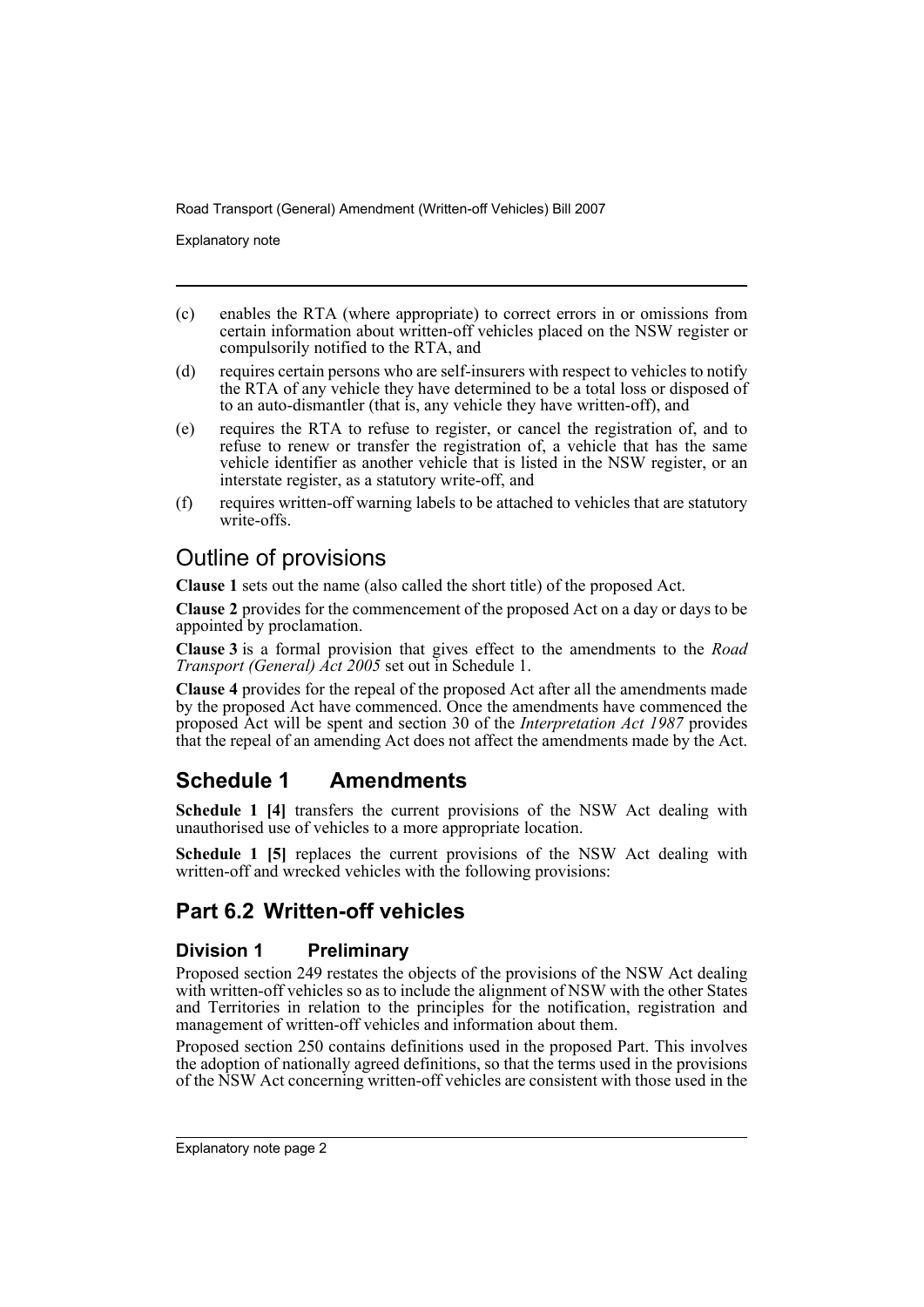Explanatory note

rest of Australia and a national system of notifying and registering such vehicles can be effectively maintained.

### **Division 2 Register of written-off vehicles**

Proposed section 251 requires the RTA to keep a register of written-off vehicles (*the register*), which includes information notified to the RTA under the proposed Part. The section differs from the current section 255 (Register of written off and wrecked motor vehicles) in that the register is required to record, in relation to a vehicle, whether the vehicle is a *statutory write-off* or a *repairable write-off*.

Proposed section 252 enables the RTA to correct errors in or omissions from information provided to the RTA under proposed Division 3, before or after it is placed on the register. This includes, but is not limited to, a change in the categorisation of a vehicle from being a statutory write-off to being a repairable write-off (or vice versa), but only if certain conditions are met.

Proposed section 253 relates to access to the register. Access is not generally available to members of the public. The section lists the circumstances in which access may be provided. The section differs from the existing law (in current section 255 (6)) in that it also empowers the RTA to allow Austroads Incorporated (the association of Australian and New Zealand road transport and traffic authorities) to have access to the register for the purposes only of its national database of written-off vehicles and information about them.

Proposed section 254 prohibits unauthorised access to, or interference with, the register.

### **Division 3 Requirements to provide Authority with information about written-off, demolished or dismantled vehicles**

Proposed section 255 limits the obligations in the proposed Division, to provide the RTA with information about written-off, demolished or dismantled vehicles, to information concerning certain *late model vehicles* only.

Proposed sections 256, 257, 258 and 259 require an insurer, self-insurer, auto-dismantler or dealer to provide the RTA, in certain circumstances, with information concerning each late model vehicle that is determined to be a total loss. The sections require the person who makes the determination to determine that the vehicle is either a statutory write-off or a repairable write-off. The sections avoid the need for duplicate provision of information by providing that, in certain circumstances, a person is not guilty of an offence in respect of a failure to provide information concerning a vehicle if the person believes on reasonable grounds that the information had already been provided by another person.

Proposed section 260 provides for the regulations to extend the obligations to provide information in the proposed Division to other persons.

Proposed section 261 provides that an insurer, self-insurer, auto-dismantler or dealer who is required to provide information to the RTA in relation to a written-off vehicle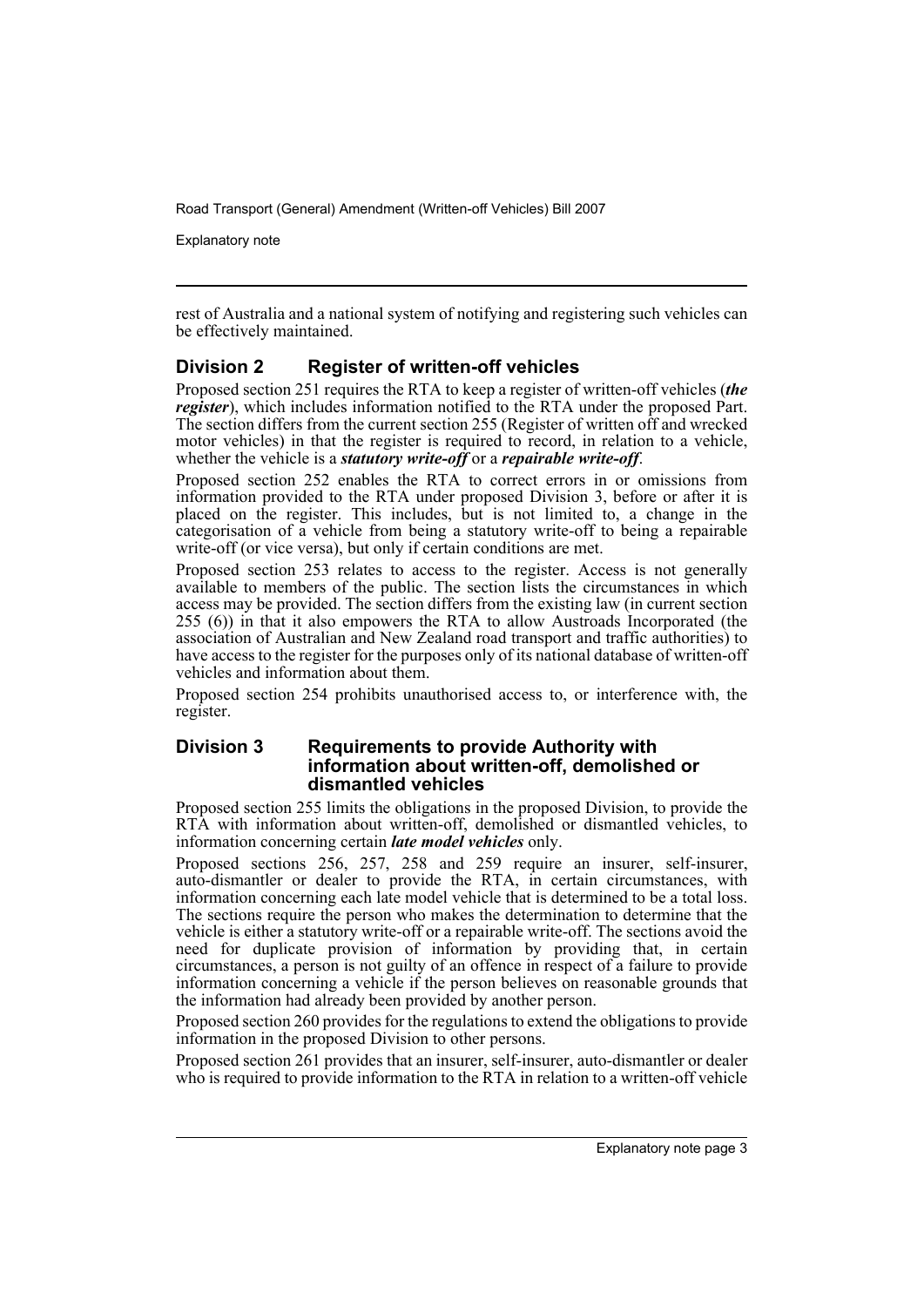Explanatory note

may use an agent to provide that information to the RTA, but makes it clear that the insurer, self-insurer, dealer or auto-dismantler concerned (and not the agent) remains responsible for the timeliness and accuracy of the provision of the information.

### **Division 4 Restrictions on registration of certain vehicles**

At present, section 263 of the NSW Act enables the RTA to refuse to register under the *Road Transport (Vehicle Registration) Act 1997* any vehicle if its vehicle identifier is the same as the vehicle identifier of a vehicle that has been listed on the register as being a written-off or wrecked vehicle.

Proposed section 262 instead requires the RTA to refuse to register, or renew or transfer the registration of, any vehicle if its vehicle identifier is the same as that of a vehicle that is noted on the register as being a statutory write-off or that the RTA is aware is listed on an interstate register of written-off vehicles in a category of written-off vehicles that corresponds to the category of statutory write-off. The new section also requires the RTA to cancel the existing registration of a vehicle if it becomes aware that those circumstances apply in respect of the vehicle.

### **Division 5 Attaching written-off warning labels to statutory write-offs**

Proposed section 263 provides that the proposed Division requiring written-off warning labels applies only in relation to statutory write-offs.

Proposed section 264 imposes a requirement on insurers, self-insurers, dealers and auto-dismantlers to attach written-off warning labels to written-off vehicles that are statutory write-offs.

Proposed section 265 makes provision for the making of regulations concerning written-off warning labels.

Proposed section 266 provides that an insurer, self-insurer, auto-dismantler or dealer who is required to attach a written-off warning label to a written-off vehicle may use an agent to attach that label, but makes it clear that the insurer, self-insurer, dealer or auto-dismantler concerned (and not the agent) remains responsible for failing to attach a written-off warning label.

### **Division 6 General**

Proposed section 267 empowers the RTA and the regulations to require insurers, self-insurers, auto-dismantlers, dealers or other persons to remove, deface, obliterate or destroy the vehicle identifier of a written-off vehicle.

Proposed section 268 prohibits the unauthorised disclosure of information obtained in connection with the administration or execution of the proposed Part. A new feature is that the section authorises disclosure of information on the register to Austroads Incorporated for the purposes of the national database of written-off vehicles and information about them.

Proposed section 269 provides for the regulations to vary the application of the proposed Part.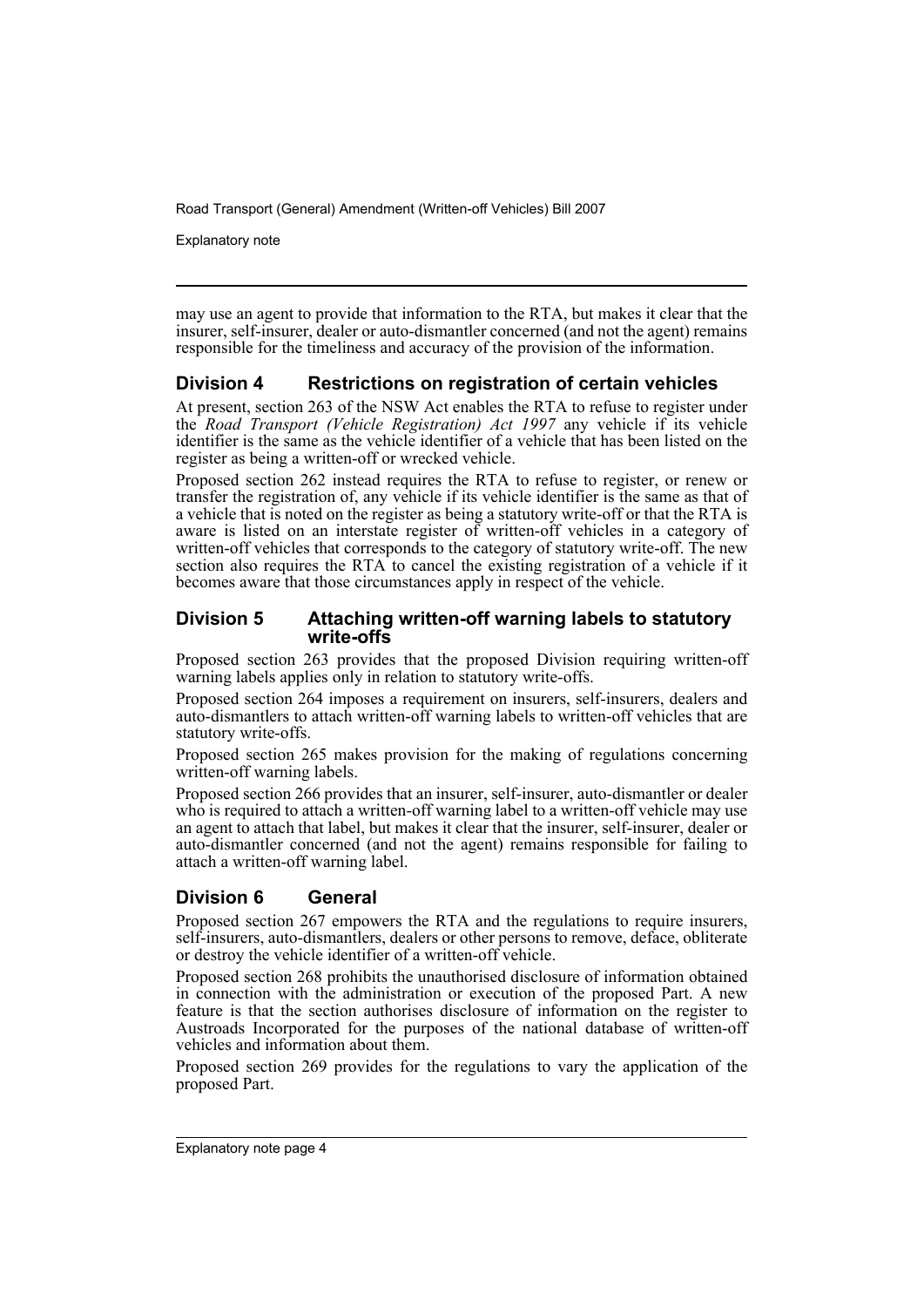Explanatory note

Proposed section 270 provides for the RTA to exempt any person from the operation of all or any provisions of the proposed Part.

**Schedule 1 [1] and [2]** make consequential amendments to a regulation-making power.

**Schedule 1 [3]** updates the language used in a provision about certificate evidence.

**Schedule 1 [6]** provides for the making of savings and transitional regulations consequent on the enactment of the proposed Act.

**Schedule 1 [7]** updates a reference to the existing register in a savings provision.

**Schedule 1 [8]** inserts savings and transitional provisions consequent on the enactment of the proposed Act, which relate to the changes that will need to be made to the existing register to reflect the new statutory scheme.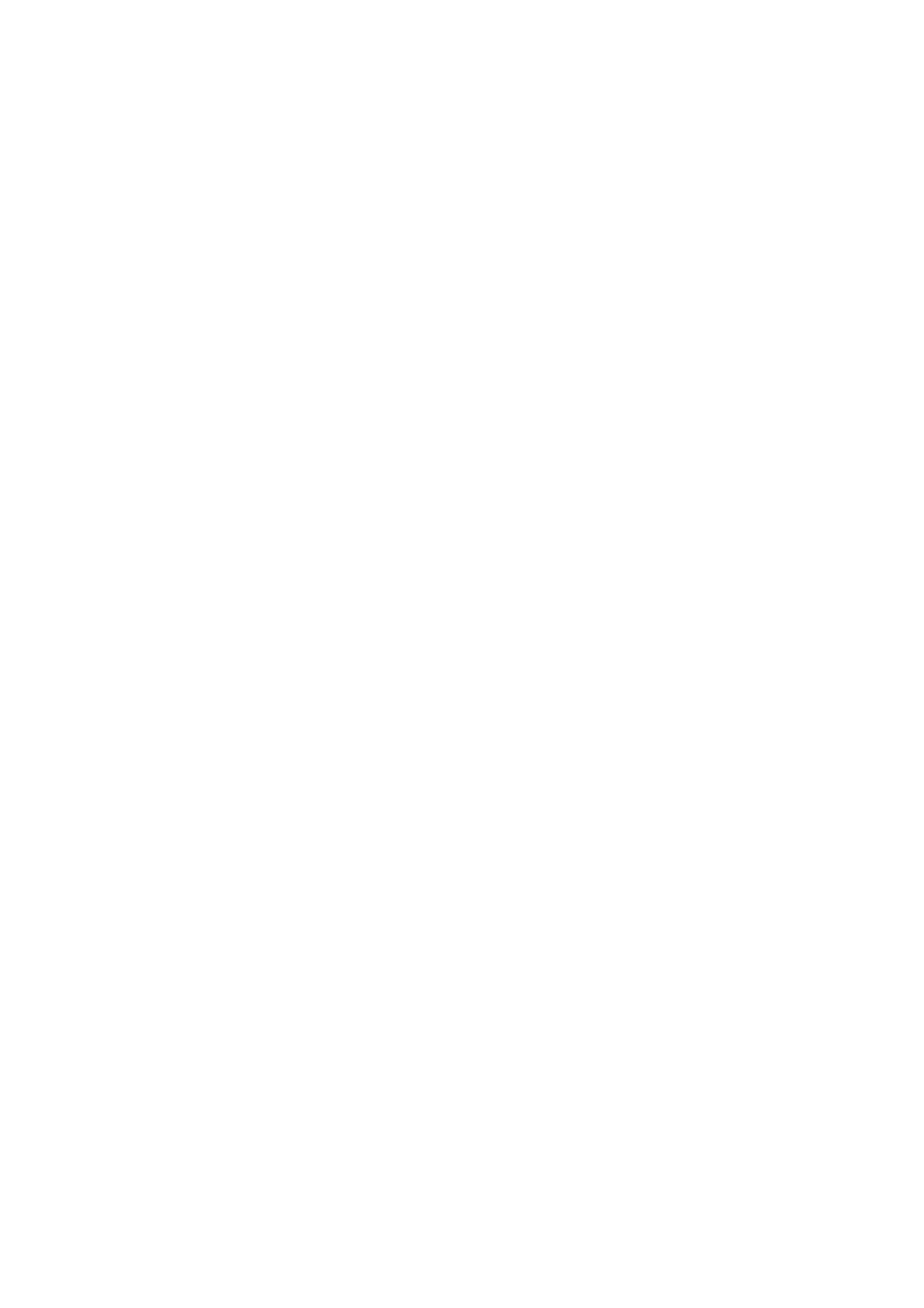First print



New South Wales

# **Road Transport (General) Amendment (Written-off Vehicles) Bill 2007**

## **Contents**

|                                                      | Page          |
|------------------------------------------------------|---------------|
| Name of Act                                          |               |
| Commencement                                         |               |
| Amendment of Road Transport (General) Act 2005 No 11 | $\mathcal{P}$ |
| Repeal of Act                                        |               |
| Schedule 1 Amendments                                |               |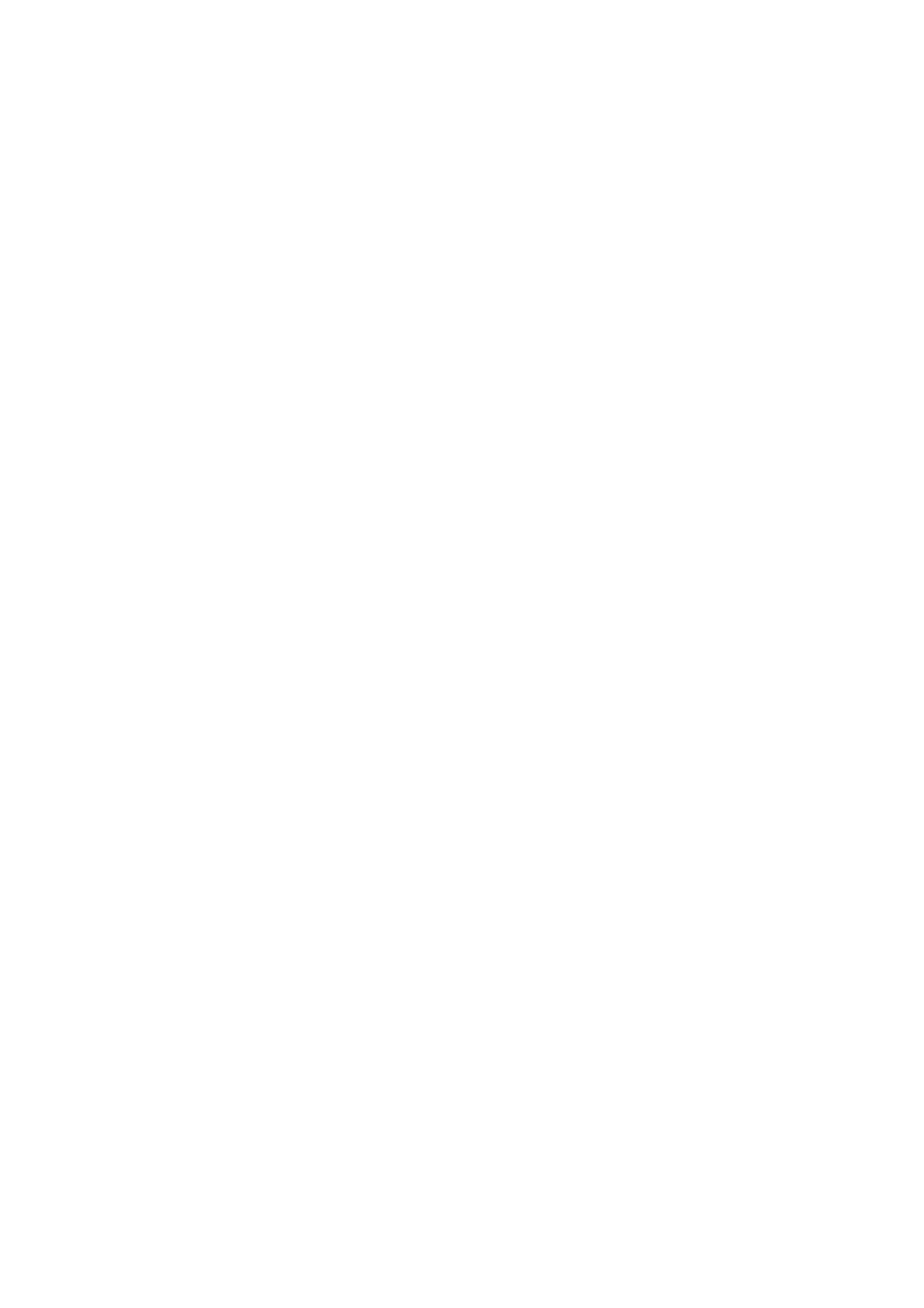

New South Wales

# **Road Transport (General) Amendment (Written-off Vehicles) Bill 2007**

No , 2007

### **A Bill for**

An Act to amend the *Road Transport (General) Act 2005* with respect to the notification, registration and management of written-off vehicles.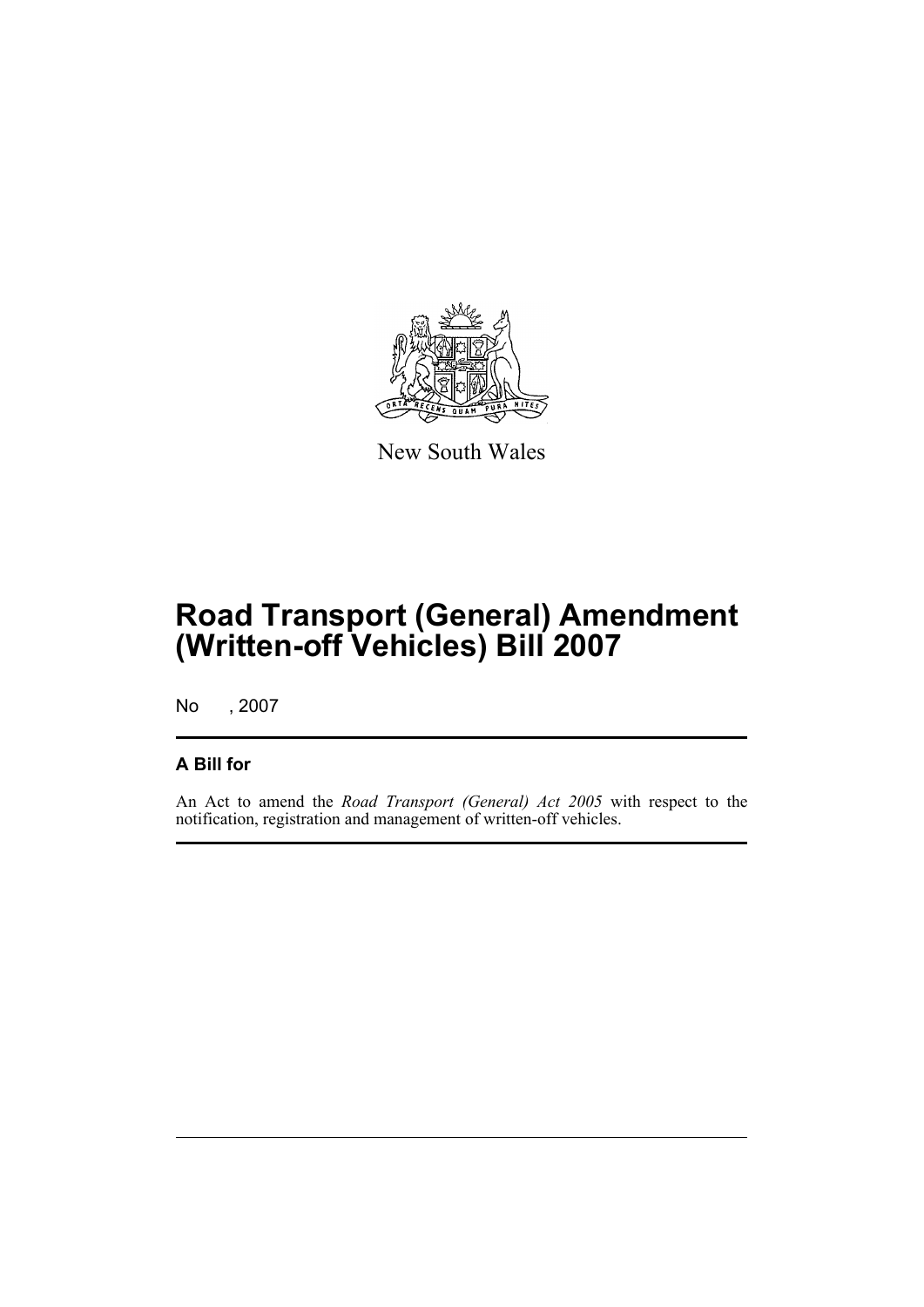<span id="page-9-3"></span><span id="page-9-2"></span><span id="page-9-1"></span><span id="page-9-0"></span>

|              |     | The Legislature of New South Wales enacts:                                                                                                                | 1               |
|--------------|-----|-----------------------------------------------------------------------------------------------------------------------------------------------------------|-----------------|
| 1            |     | Name of Act                                                                                                                                               | 2               |
|              |     | This Act is the Road Transport (General) Amendment (Written-off<br>Vehicles) Act 2007.                                                                    | 3<br>4          |
| $\mathbf{2}$ |     | <b>Commencement</b>                                                                                                                                       | 5               |
|              |     | This Act commences on a day or days to be appointed by proclamation.                                                                                      | 6               |
| 3            |     | Amendment of Road Transport (General) Act 2005 No 11                                                                                                      | $\overline{7}$  |
|              |     | The Road Transport (General) Act 2005 is amended as set out in<br>Schedule 1.                                                                             | 8<br>9          |
| 4            |     | <b>Repeal of Act</b>                                                                                                                                      | 10 <sup>1</sup> |
|              | (1) | This Act is repealed on the day following the day on which all of the<br>provisions of this Act have commenced.                                           | 11<br>12        |
|              | (2) | The repeal of this Act does not, because of the operation of section 30<br>of the <i>Interpretation Act 1987</i> , affect any amendment made by this Act. | 13<br>14        |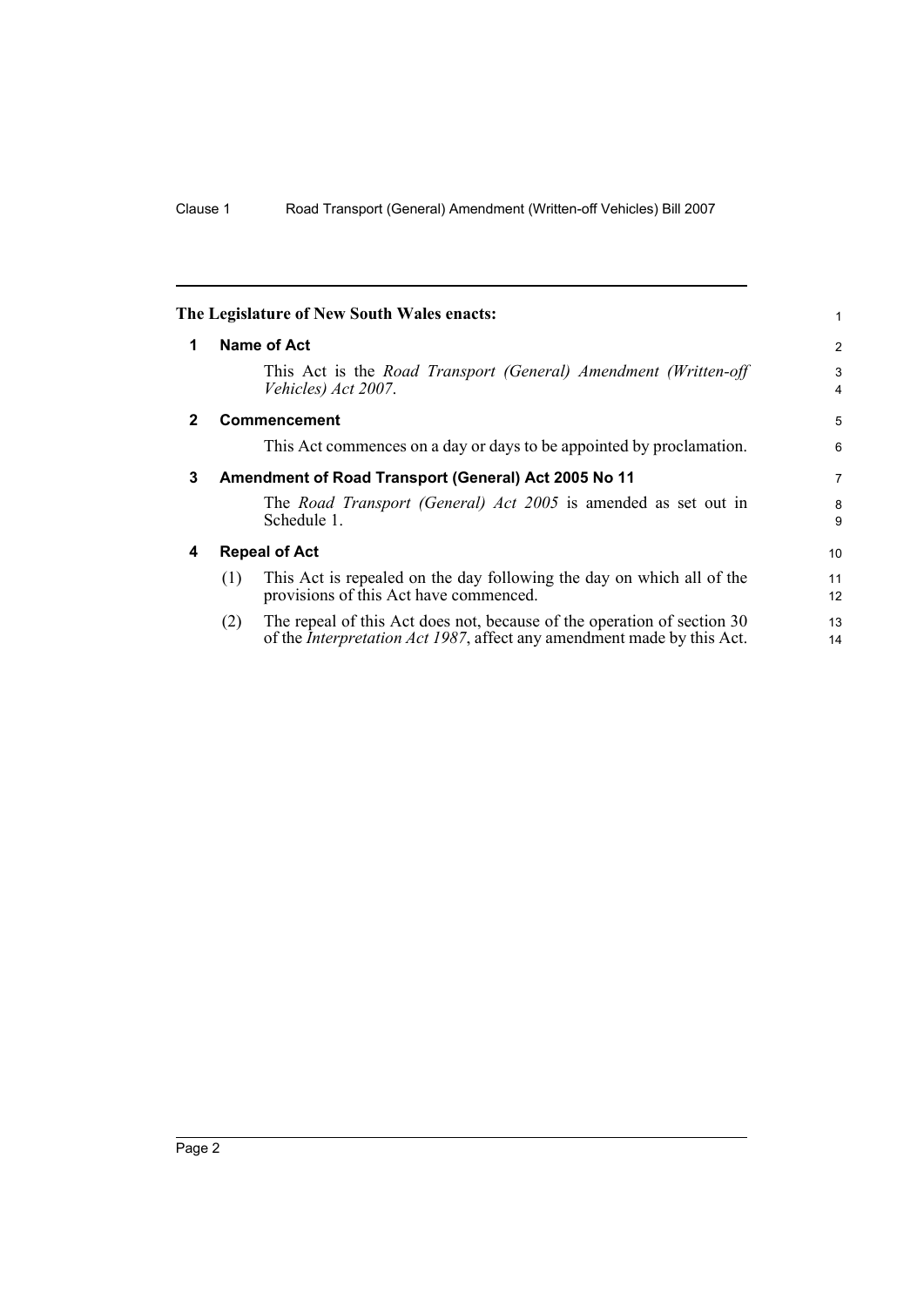Amendments Schedule 1

1

<span id="page-10-0"></span>

|     |                 |                                | (Section 3)                                                                                                                                                                                                     | $\overline{2}$       |
|-----|-----------------|--------------------------------|-----------------------------------------------------------------------------------------------------------------------------------------------------------------------------------------------------------------|----------------------|
| [1] |                 | <b>Section 10 Regulations</b>  |                                                                                                                                                                                                                 | 3                    |
|     |                 |                                | Omit "object of Division 2 of Part 6.2" from section 10 (2) (a).                                                                                                                                                | $\overline{4}$       |
|     |                 |                                | Insert instead "objects of Part 6.2".                                                                                                                                                                           | 5                    |
| [2] |                 | Section 10 (2) (a)             |                                                                                                                                                                                                                 | 6                    |
|     |                 |                                | Omit "that Division". Insert instead "that Part".                                                                                                                                                               | 7                    |
| [3] |                 |                                | <b>Section 230 Certificate evidence</b>                                                                                                                                                                         | 8                    |
|     |                 |                                | Omit "written off or wrecked" from section 230 (1) (k).                                                                                                                                                         | 9                    |
|     |                 |                                | Insert instead "written-off".                                                                                                                                                                                   | 10                   |
| [4] |                 | <b>Chapter 6 Miscellaneous</b> |                                                                                                                                                                                                                 | 11                   |
|     |                 | and 238B, respectively.        | Transfer sections 249 and 250 to Part 6.1 and renumber them as sections 238A                                                                                                                                    | 12<br>13             |
| [5] | <b>Part 6.2</b> |                                |                                                                                                                                                                                                                 | 14                   |
|     |                 |                                | Omit the Part. Insert instead:                                                                                                                                                                                  | 15                   |
|     |                 |                                | Part 6.2 Written-off vehicles                                                                                                                                                                                   | 16                   |
|     |                 | <b>Division 1</b>              | Preliminary                                                                                                                                                                                                     | 17                   |
|     | 249             |                                | Objects of Part (cf former Act, s 54)                                                                                                                                                                           | 18                   |
|     |                 |                                | The objects of this Part are to provide for the collection of<br>information concerning written-off vehicles, and for the taking of<br>other measures in relation to such vehicles, so as:                      | 19<br>20<br>21       |
|     |                 | (a)                            | to assist in preventing the registration of stolen vehicles by<br>preventing vehicle identifiers of written-off vehicles being<br>used to register stolen vehicles (in a practice known as<br>"rebirthing", and | 22<br>23<br>24<br>25 |
|     |                 | (b)                            | to assist in detecting vehicle theft, and                                                                                                                                                                       | 26                   |
|     |                 | (c)                            | to require the provision of information about written-off<br>vehicles to the Authority, and                                                                                                                     | 27<br>28             |
|     |                 | (d)                            | to align the State with the other States and Territories in<br>relation to the principles for the notification, registration<br>and management of written-off vehicles and information<br>about them, and       | 29<br>30<br>31<br>32 |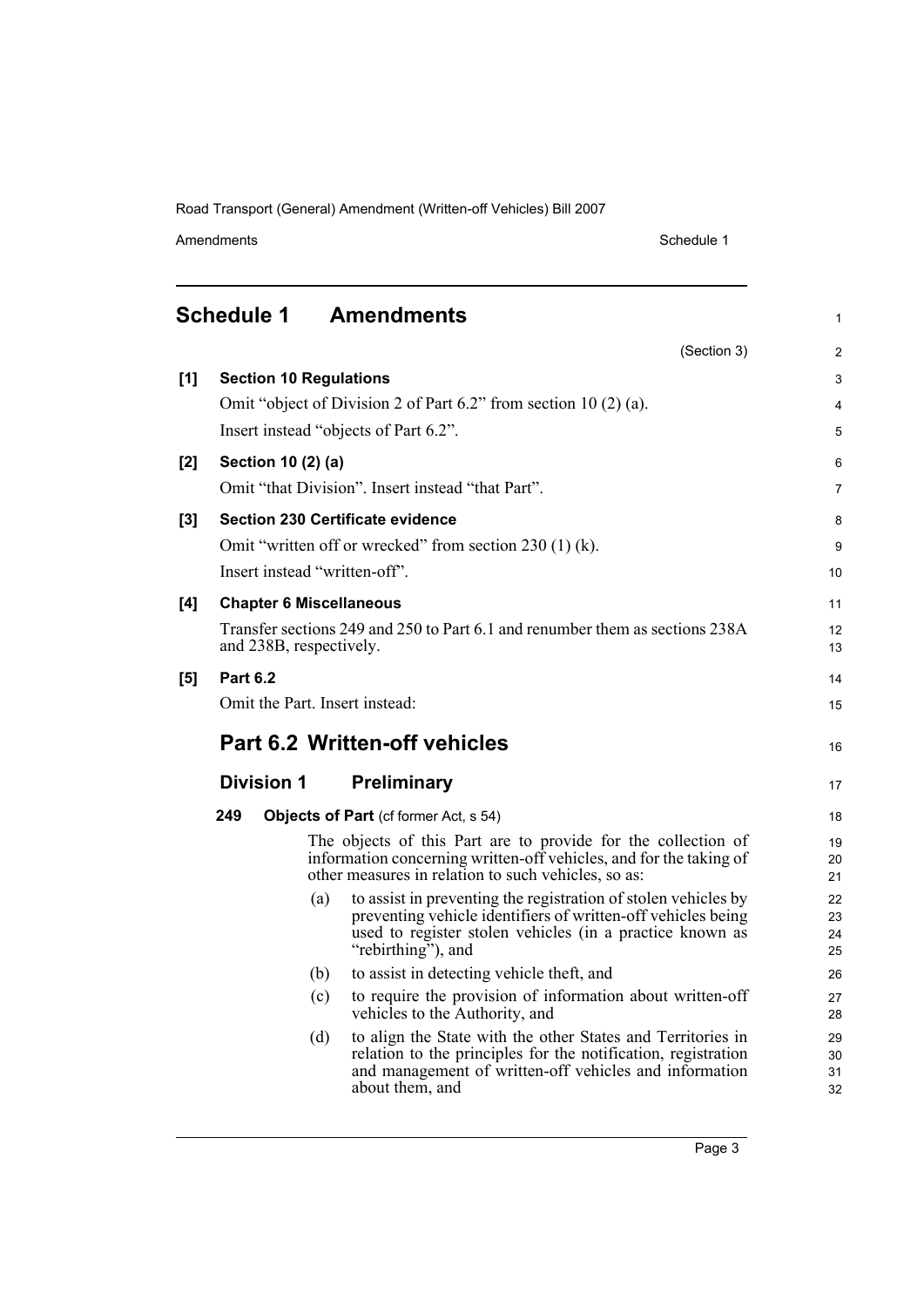#### Schedule 1 Amendments

(e) to allow Austroads Incorporated to have access to information for the purposes of administering a national database of written-off vehicles and information about them (Austroads Incorporated will, in turn, allow driver licensing and vehicle registration authorities in the other States and Territories to have access to the information in the national database), and (f) to make available to prospective purchasers information as to whether a particular vehicle has been written-off, and (g) to achieve other objects connected with the administration and execution of this Act. **250 Definitions** (cf former Act, s 55) (1) In this Part: *Australian Design Rules* means the Australian Design Rules under the *Motor Vehicle Standards Act 1989* of the Commonwealth. *auto-dismantler* has the same meaning as it has in the *Motor Dealers Act 1974* and includes any other person, or class of persons, declared to be an auto-dismantler by the regulations under this Act. *corresponding category* means a specified category of written-off vehicles under a corresponding law to this Part that is declared by the regulations to be a category that corresponds to the category of statutory write-offs or repairable write-offs, as the case may be, under this Part. *dealer* has the same meaning as it has in the *Motor Dealers Act 1974* and includes any other person, or class of persons, declared to be a dealer by the regulations under this Act. *insurer* means a person who carries on the business of insuring vehicles and includes any other person, or class of persons, declared to be an insurer by the regulations. *interstate written-off vehicles register* means a register (however described) kept under a corresponding law to this Part that corresponds to the register of written-off vehicles kept by the Authority under this Part. *late model vehicle* means a vehicle that: (a) complies (or complied at the time of manufacture) with the requirements of all Australian Design Rules adopted by the regulations applying to it, and is not more than 15 years old (age being determined from the date of manufacture) or, if the regulations prescribe a different age, not more than the

age so prescribed, or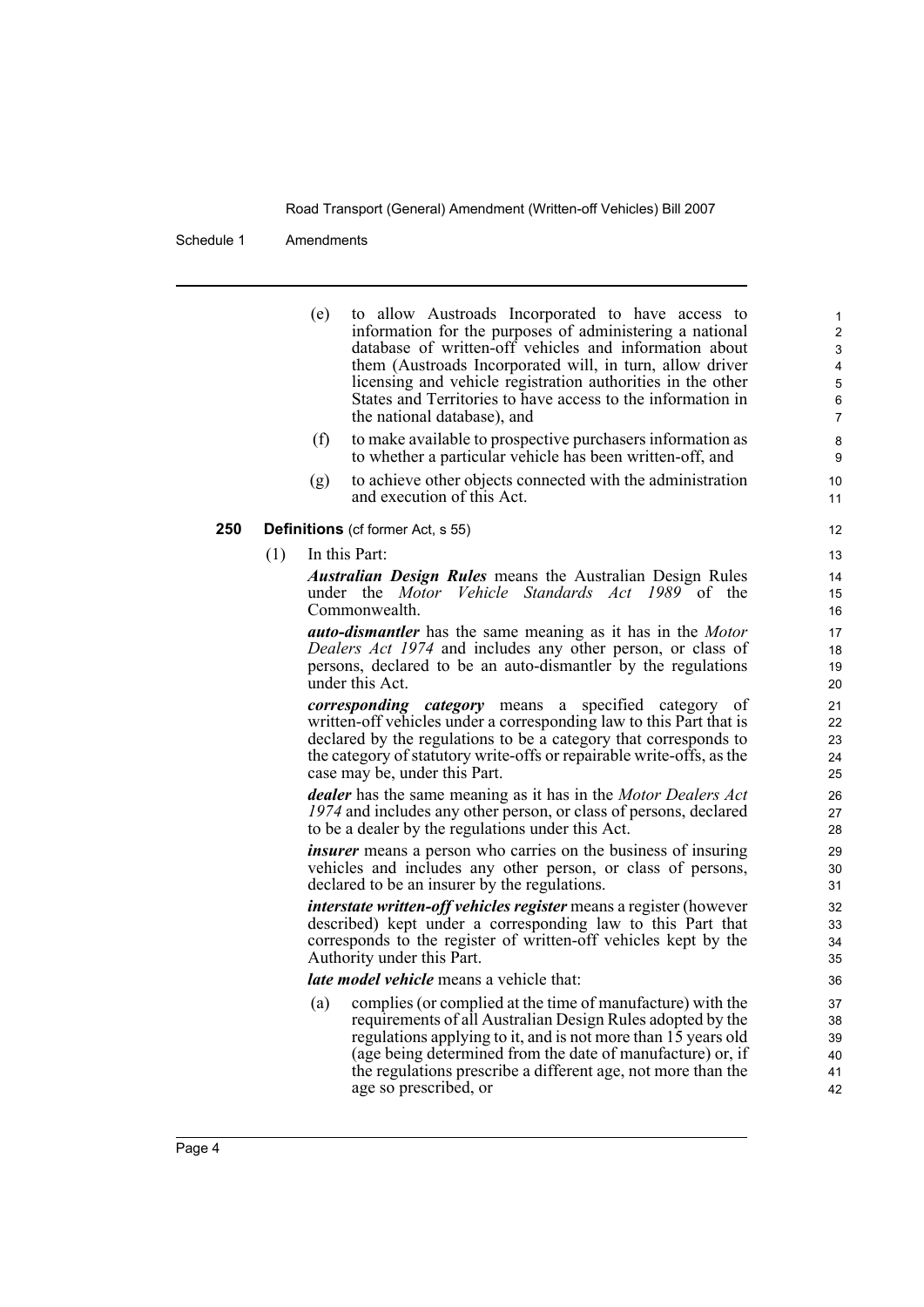Amendments Schedule 1

| is of a class prescribed by the regulations.<br>(b)                                                                                 | 1        |  |  |  |  |  |  |
|-------------------------------------------------------------------------------------------------------------------------------------|----------|--|--|--|--|--|--|
| <i>market value</i> of a vehicle means the price that the vehicle would                                                             |          |  |  |  |  |  |  |
| bring at open market, as determined (having regard to local                                                                         |          |  |  |  |  |  |  |
| market prices and the age and condition of the vehicle) by the<br>person who is required to determine whether or not the vehicle is | 4<br>5   |  |  |  |  |  |  |
| a total loss.                                                                                                                       | 6        |  |  |  |  |  |  |
| <i>motor bike</i> has the same meaning as it has in the <i>Road Transport</i>                                                       | 7        |  |  |  |  |  |  |
| (Safety and Traffic Management) (Road Rules) Regulation 1999.                                                                       | 8        |  |  |  |  |  |  |
| <b><i>old register</i></b> means the register kept under section 255 before the                                                     | 9        |  |  |  |  |  |  |
| repeal of that section by the Road Transport (General)                                                                              | 10       |  |  |  |  |  |  |
| Amendment (Written-off Vehicles) Act 2007.                                                                                          | 11       |  |  |  |  |  |  |
| <i>register</i> means the register of written-off vehicles kept by the                                                              | 12       |  |  |  |  |  |  |
| Authority under this Part.                                                                                                          | 13       |  |  |  |  |  |  |
| <i>repairable write-off</i> means a written-off vehicle that is not a<br>statutory write-off.                                       | 14<br>15 |  |  |  |  |  |  |
| salvage value of a vehicle means the value of the vehicle if sold                                                                   | 16       |  |  |  |  |  |  |
| for scrap, as determined by the person who is required to                                                                           | 17       |  |  |  |  |  |  |
| determine whether or not the vehicle is a total loss.                                                                               | 18       |  |  |  |  |  |  |
| self-insurer means any person who, in the course of a business,                                                                     | 19       |  |  |  |  |  |  |
| is the responsible person for 5 or more late model vehicles (or any                                                                 | 20       |  |  |  |  |  |  |
| other number of late model vehicles that may be prescribed by the<br>regulations) in respect of each of which there is no insurance | 21<br>22 |  |  |  |  |  |  |
| policy with an insurer covering loss or damage.                                                                                     | 23       |  |  |  |  |  |  |
| <i>statutory write-off</i> means (subject to the regulations, which may                                                             | 24       |  |  |  |  |  |  |
| exclude written-off vehicles from this definition) a written-off                                                                    | 25       |  |  |  |  |  |  |
| vehicle that is one of the following:                                                                                               | 26       |  |  |  |  |  |  |
| a vehicle (other than a motor bike) that has been:<br>(a)                                                                           | 27       |  |  |  |  |  |  |
| immersed in salt water above the doorsill level for<br>$\left( i\right)$                                                            | 28       |  |  |  |  |  |  |
| any period, or                                                                                                                      | 29       |  |  |  |  |  |  |
| immersed in fresh water up to or above the<br>(ii)                                                                                  | 30       |  |  |  |  |  |  |
| dashboard or steering wheel for more than 48 hours,                                                                                 | 31       |  |  |  |  |  |  |
| a motor bike that has been:<br>(b)                                                                                                  | 32       |  |  |  |  |  |  |
| fully immersed in salt water for any period, or<br>(i)                                                                              | 33       |  |  |  |  |  |  |
| fully immersed in fresh water for more than 48<br>(ii)<br>hours,                                                                    | 34<br>35 |  |  |  |  |  |  |
| a vehicle that has been burnt to such an extent that it is fit<br>(c)                                                               | 36       |  |  |  |  |  |  |
| only for wrecking or scrap,                                                                                                         | 37       |  |  |  |  |  |  |
| a vehicle that has been stripped of all, or a combination of<br>(d)                                                                 | 38       |  |  |  |  |  |  |
| most, interior and exterior body parts, panels and<br>components (examples of which are the engine, wheels,                         | 39       |  |  |  |  |  |  |
| bonnet, guards, doors and boot lid),                                                                                                | 40<br>41 |  |  |  |  |  |  |
|                                                                                                                                     |          |  |  |  |  |  |  |
|                                                                                                                                     |          |  |  |  |  |  |  |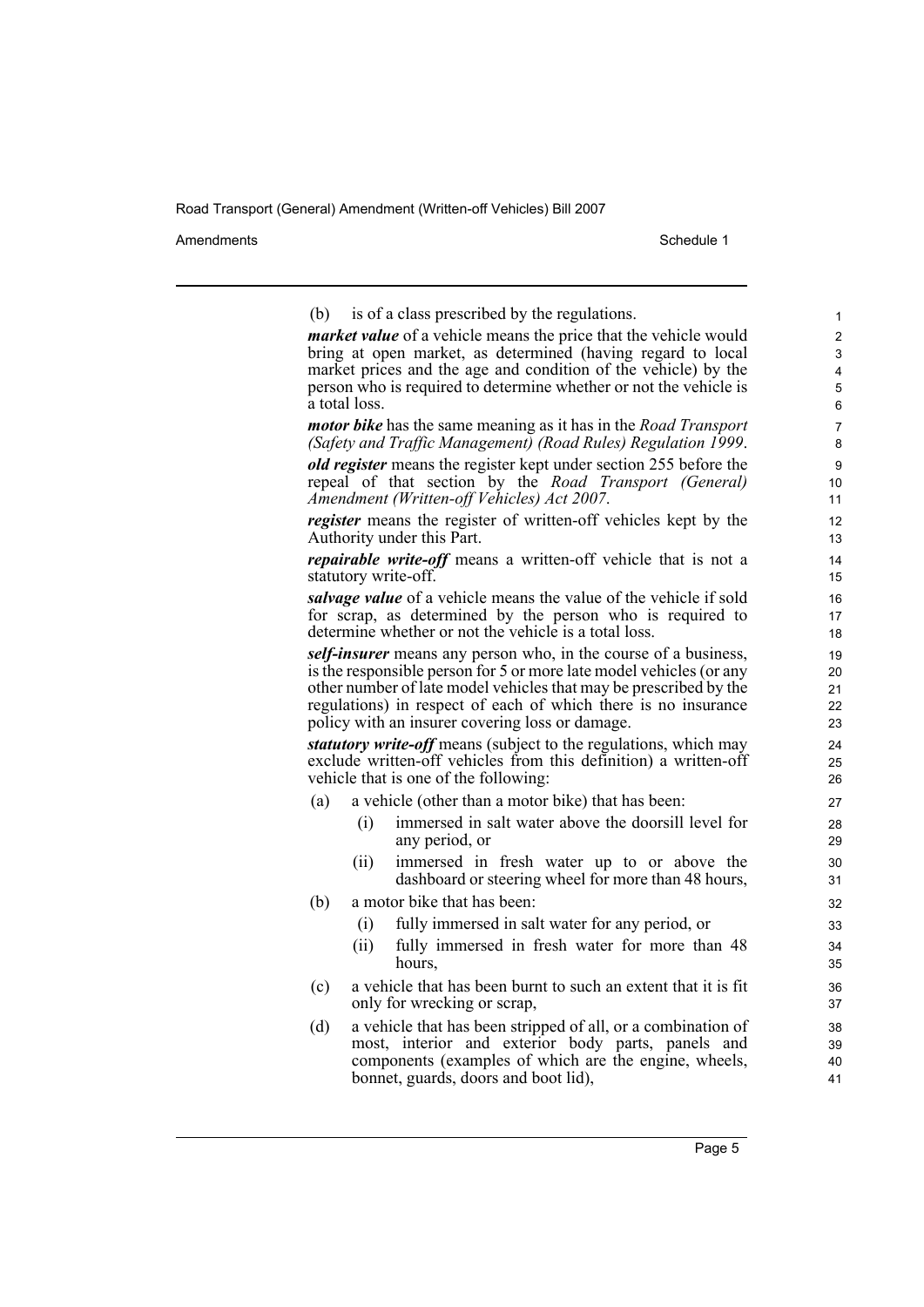| (e) | a vehicle (other than a motor bike) that has been damaged<br>by at least 3 of the following indicators of impact damage:                                                                                                                                                                                                                                                                                                                                                                                                                                                                                                                                                                  | 1<br>$\overline{2}$                                |
|-----|-------------------------------------------------------------------------------------------------------------------------------------------------------------------------------------------------------------------------------------------------------------------------------------------------------------------------------------------------------------------------------------------------------------------------------------------------------------------------------------------------------------------------------------------------------------------------------------------------------------------------------------------------------------------------------------------|----------------------------------------------------|
|     | damage to an area of the roof equal to or exceeding<br>(i)<br>300 mm by 300 mm,                                                                                                                                                                                                                                                                                                                                                                                                                                                                                                                                                                                                           | 3<br>4                                             |
|     | damage to an area of the cabin floor pan equal to or<br>(ii)<br>exceeding 300 mm by 300 mm,                                                                                                                                                                                                                                                                                                                                                                                                                                                                                                                                                                                               | 5<br>6                                             |
|     | (iii)<br>damage to an area of the firewall equal to or<br>exceeding 300 mm by 300 mm,                                                                                                                                                                                                                                                                                                                                                                                                                                                                                                                                                                                                     | $\boldsymbol{7}$<br>8                              |
|     | (iv)<br>any damage to the suspension,                                                                                                                                                                                                                                                                                                                                                                                                                                                                                                                                                                                                                                                     | 9                                                  |
|     | damage (whether a crack or a break) to any major<br>(v)<br>mechanical component, such as the engine block or<br>transmission casing,                                                                                                                                                                                                                                                                                                                                                                                                                                                                                                                                                      | 10<br>11<br>12                                     |
| (f) | motor bike that has impact damage (excluding<br>a<br>scratching) to the suspension and at least 2 areas of<br>structural frame damage,                                                                                                                                                                                                                                                                                                                                                                                                                                                                                                                                                    | 13<br>14<br>15                                     |
| (g) | a vehicle that has such other damage, or is in such other<br>state or condition, as is prescribed by the regulations.                                                                                                                                                                                                                                                                                                                                                                                                                                                                                                                                                                     | 16<br>17                                           |
|     | total loss means a vehicle:                                                                                                                                                                                                                                                                                                                                                                                                                                                                                                                                                                                                                                                               | 18                                                 |
| (a) | that has been damaged by collision, fire, flood, accident,<br>trespass or any other event, or has been dismantled, to the<br>extent that, or                                                                                                                                                                                                                                                                                                                                                                                                                                                                                                                                              | 19<br>20<br>21                                     |
| (b) | that has been demolished, so that,                                                                                                                                                                                                                                                                                                                                                                                                                                                                                                                                                                                                                                                        | 22                                                 |
|     | its salvage value, plus the cost of repairing the vehicle for use on<br>a road, would be more than the market value of the vehicle<br>immediately before the event that caused the damage or before<br>the circumstances that caused the dismantling or demolition.                                                                                                                                                                                                                                                                                                                                                                                                                       | 23<br>24<br>25<br>26                               |
|     | Note. For example, a vehicle is insured for its market value of \$15,000.<br>It is damaged in a collision and that damage would cost \$12,000 to<br>repair, but it has a salvage value of \$4,500. The vehicle would be<br>determined to be a total loss (salvage value + cost of repair > market<br>value) because $$4,500 + $12,000 > $15,000$ . It would be uneconomic for<br>the insurer to repair the vehicle, since the cost to the insurer of repairing<br>the vehicle would be \$12,000 and the cost if the insurer were to pay the<br>insurance claim on the vehicle is the sum insured (\$15,000) minus the<br>salvage costs $(\$4,500)$ , that is, a lower cost of $$10,500$ . | 27<br>28<br>29<br>30<br>31<br>32<br>33<br>34<br>35 |
|     | <i>vehicle identifier</i> , in relation to a vehicle, means:                                                                                                                                                                                                                                                                                                                                                                                                                                                                                                                                                                                                                              | 36                                                 |
| (a) | in the case of a vehicle manufactured before 1 January<br>1989—the number quoted on the compliance plate that<br>uniquely identifies the vehicle and sets it apart from<br>similar vehicles and that corresponds to the identification<br>number of the vehicle that is permanently recorded<br>elsewhere on the vehicle, or                                                                                                                                                                                                                                                                                                                                                              | 37<br>38<br>39<br>40<br>41<br>42                   |
|     |                                                                                                                                                                                                                                                                                                                                                                                                                                                                                                                                                                                                                                                                                           |                                                    |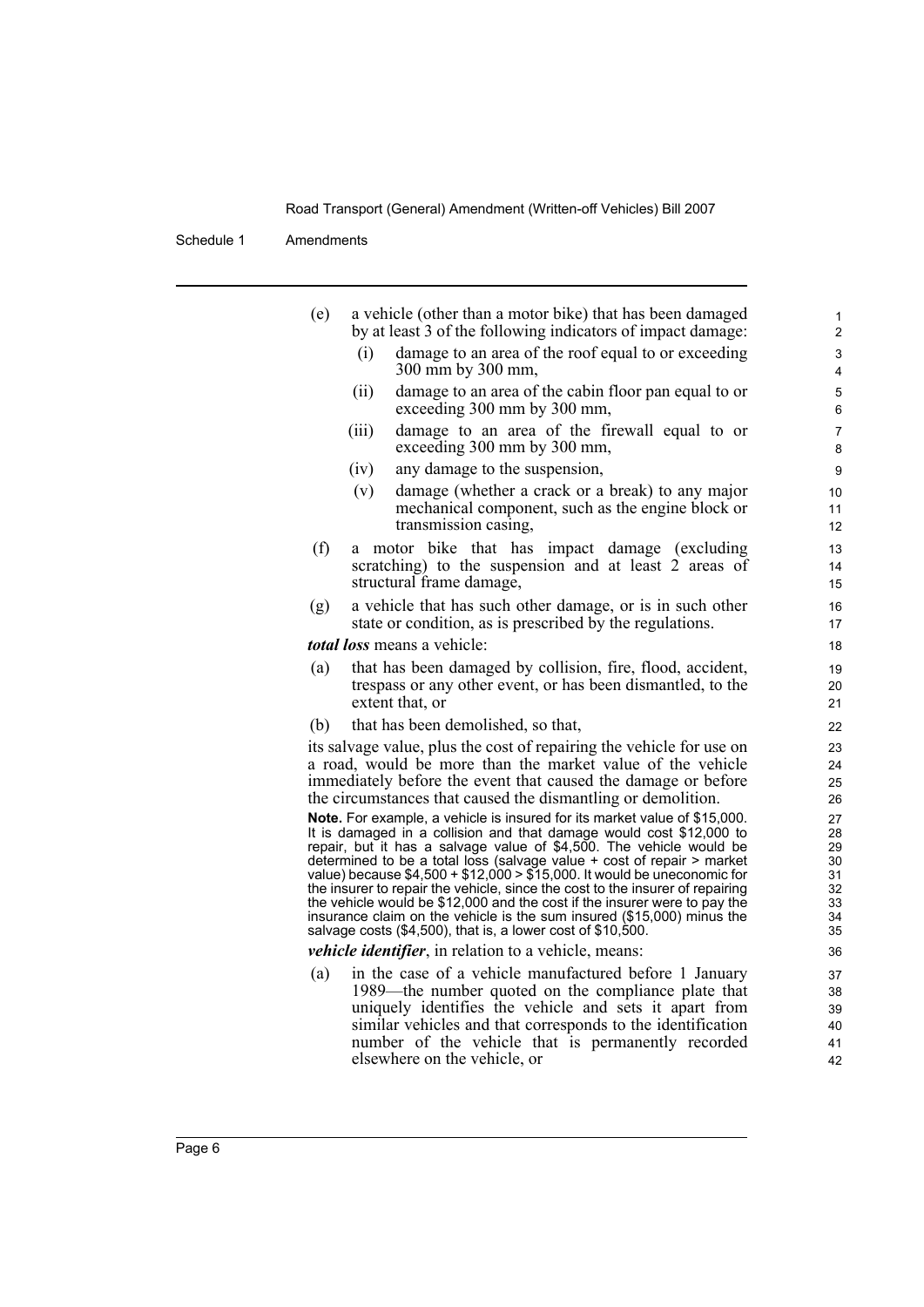Amendments Schedule 1

|     |                   | (b) | in any other case—the unique vehicle identification<br>number (or "VIN") allocated to the vehicle in accordance<br>with the International Standards Organisation's vehicle<br>identification system required under an Australian Design<br>Rule adopted by the regulations made under the Road<br>Transport (Vehicle Registration) Act 1997. | $\mathbf{1}$<br>$\overline{2}$<br>3<br>4<br>5<br>6 |
|-----|-------------------|-----|----------------------------------------------------------------------------------------------------------------------------------------------------------------------------------------------------------------------------------------------------------------------------------------------------------------------------------------------|----------------------------------------------------|
|     |                   |     | written-off vehicle means a vehicle:                                                                                                                                                                                                                                                                                                         | $\overline{7}$                                     |
|     |                   | (a) | that has been determined to be a total loss by an insurer,<br>auto-dismantler or dealer, or                                                                                                                                                                                                                                                  | 8<br>9                                             |
|     |                   | (b) | that has been determined to be a total loss, or disposed of<br>to an auto-dismantler, or both, by a self-insurer.                                                                                                                                                                                                                            | 10<br>11                                           |
|     |                   |     | Note. There are two categories of written-off vehicles: some are<br>statutory write-offs (because they fall within the definition of statutory<br>write-off in this section) and all others are repairable write-offs.                                                                                                                       | 12 <sup>2</sup><br>13<br>14                        |
|     |                   |     | written-off warning label means a label attached to a written-off<br>vehicle under and in accordance with Division 5.                                                                                                                                                                                                                        | 15<br>16                                           |
|     | (2)               |     | A reference in this Part to a person who carries on a business<br>excludes a person who carries on such a business only as an<br>employee.                                                                                                                                                                                                   | 17<br>18<br>19                                     |
|     | <b>Division 2</b> |     | <b>Register of written-off vehicles</b>                                                                                                                                                                                                                                                                                                      | 20                                                 |
| 251 |                   |     | Register of written-off vehicles (cf former Act, s 58)                                                                                                                                                                                                                                                                                       | 21                                                 |
|     | (1)               |     | The Authority is to keep a register of written-off vehicles.                                                                                                                                                                                                                                                                                 | 22                                                 |
|     | (2)               |     | The register may include:                                                                                                                                                                                                                                                                                                                    | 23                                                 |
|     |                   | (a) | information notified to the Authority under this Part<br>(subject to the correction under section 252 of any error or<br>omission or to a refusal to enter information under that<br>section), and                                                                                                                                           | 24<br>25<br>26<br>27                               |
|     |                   | (b) | any other information about written-off vehicles provided<br>to the Authority whether in accordance with an obligation<br>under this Part or otherwise, and                                                                                                                                                                                  | 28<br>29<br>30                                     |
|     |                   | (c) | any other information that the Authority considers<br>appropriate.                                                                                                                                                                                                                                                                           | 31<br>32                                           |
|     | (3)               |     | If any person who provides the Authority with information<br>required by this Part in relation to a vehicle specifies in that<br>information that the vehicle is a statutory write-off or a repairable<br>write-off, the register must show the vehicle as such.                                                                             | 33<br>34<br>35<br>36                               |
|     | (4)               |     | The Authority is entitled to rely on information provided as<br>referred to in subsection (3) and is not required to make any                                                                                                                                                                                                                | 37<br>38                                           |

enquiries of its own in relation to the matter before listing the

Page 7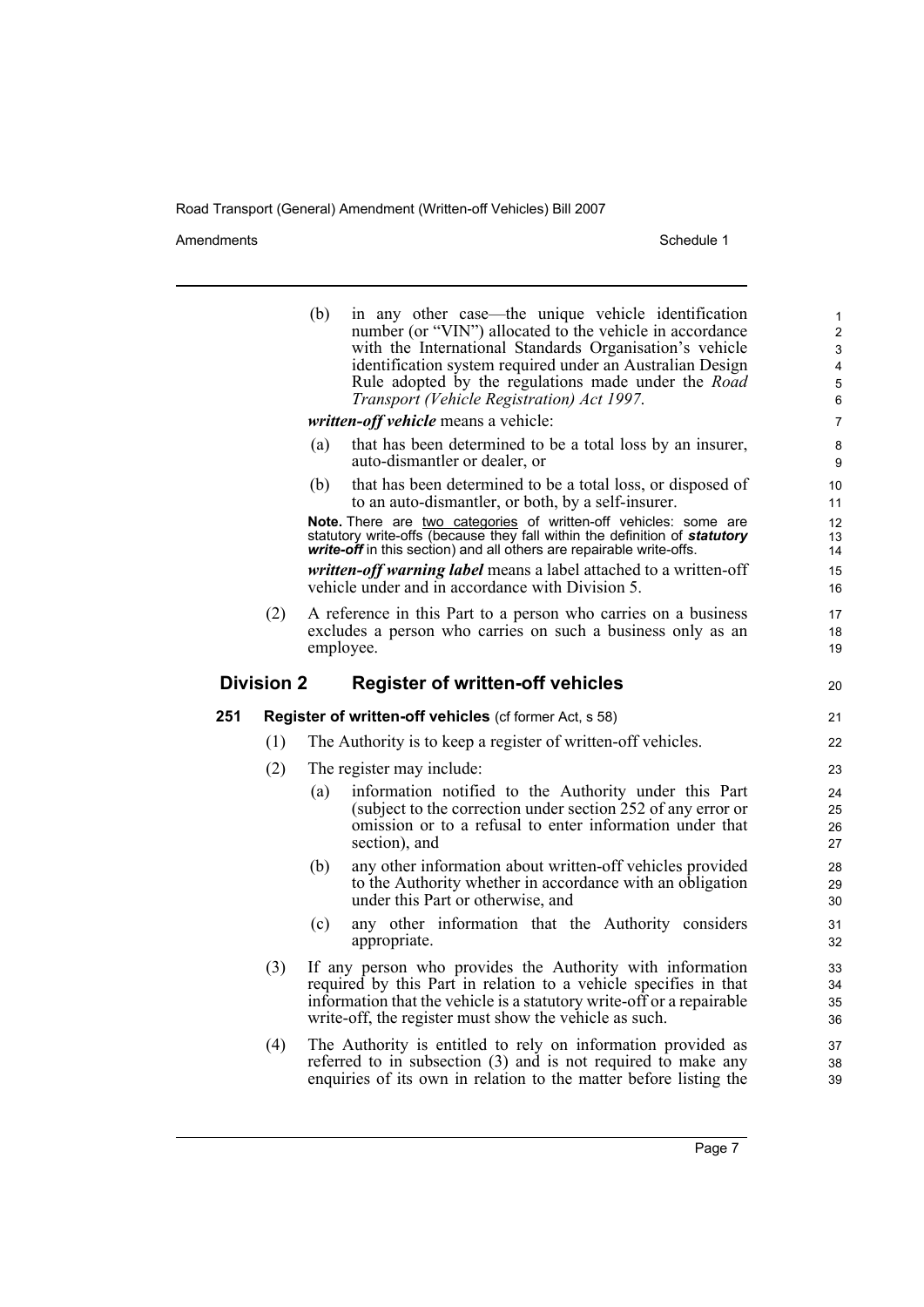Schedule 1 Amendments

vehicle on the register as a statutory write-off or a repairable write-off, as the case may be.

- (5) The register may be kept in the form of, or as part of, a computer database or in any other form that the Authority considers appropriate.
- (6) The Authority may authorise any person or class of persons to make entries in the register.

#### **252 Authority may correct register of written-off vehicles or information to be entered onto it**

- (1) The Authority may, as the Authority thinks appropriate, correct the register, or information to be entered onto it, by:
	- (a) correcting any error in any entry in the register, including, but not limited to, changing an entry from a statutory write-off to a repairable write-off or vice versa, or
	- (b) inserting any matter omitted from any entry in the register, or
	- (c) removing any entry from the register, or
	- (d) inserting any entry in the register, or
	- (e) correcting any error in, or omission from, any information that was required to be provided to the Authority under this Part before it is entered in the register, or
	- (f) refusing to enter in the register any or all information that was required to be provided to the Authority under this Part.
- (2) The Authority may correct the register, or information to be entered onto it, if:
	- (a) either:
		- (i) the person who originally provided the relevant information has requested in writing that the correction be made and has met any requirements prescribed by the regulations in relation to that request, or
		- (ii) the person who originally provided the relevant information was the insurer of the relevant vehicle, that insurer has refused to pay an insurance claim for loss or damage made in relation to the vehicle by the owner of the vehicle and the owner of the vehicle has requested in writing that the correction be made and has met any requirements prescribed by the regulations in relation to that request, and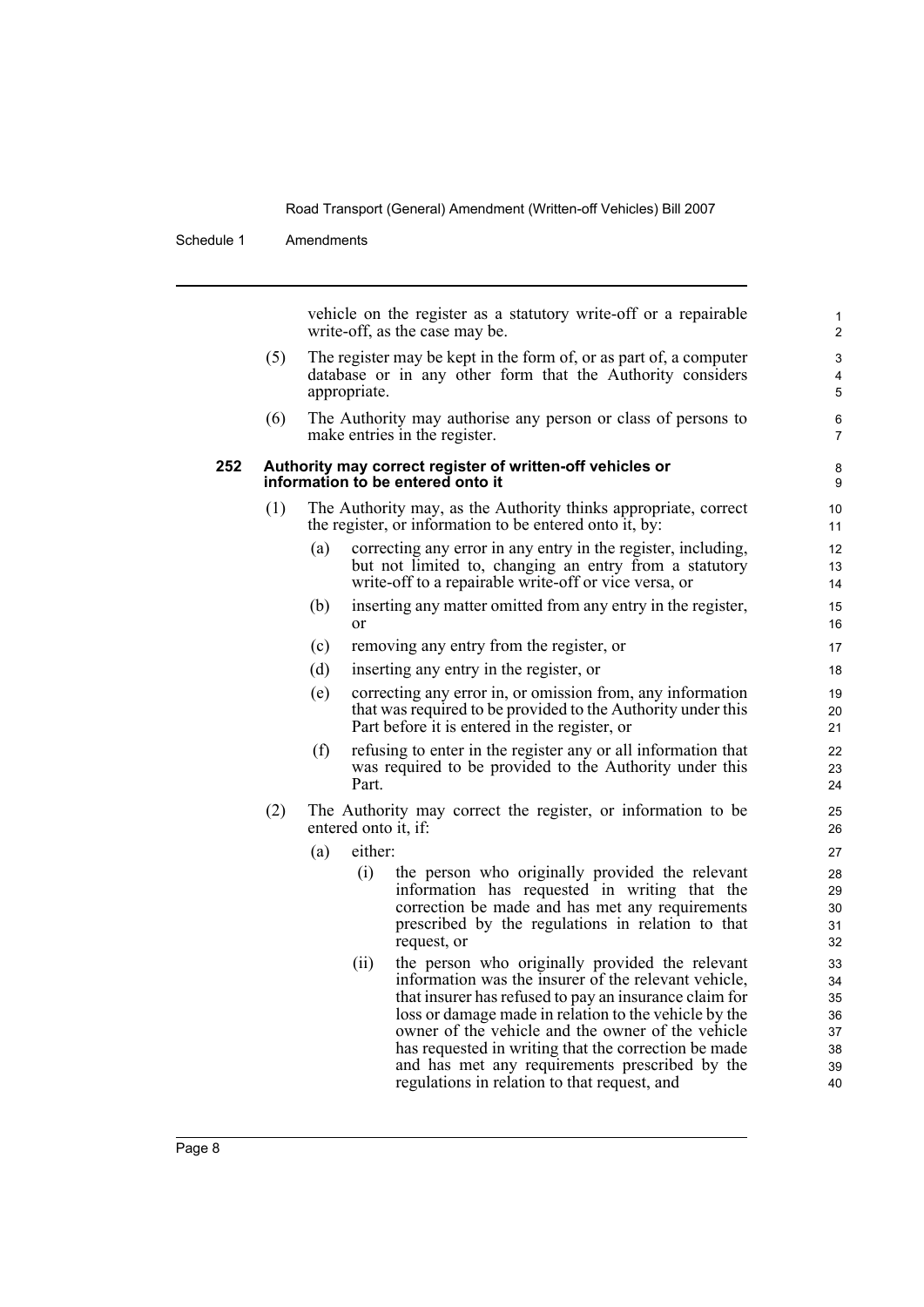Amendments Schedule 1

|     |     | (b) | that request includes a declaration that the vehicle the<br>subject of the information has not been sold in the State or<br>elsewhere as a repairable write-off or as a vehicle in a<br>corresponding category of repairable write-offs, and                                     | $\mathbf{1}$<br>$\overline{2}$<br>3<br>4 |
|-----|-----|-----|----------------------------------------------------------------------------------------------------------------------------------------------------------------------------------------------------------------------------------------------------------------------------------|------------------------------------------|
|     |     | (c) | in relation only to a request to correct a vehicle's<br>categorisation from statutory write-off to repairable<br>write-off:                                                                                                                                                      | $\mathbf 5$<br>$\,6\,$<br>$\overline{7}$ |
|     |     |     | the Authority is satisfied that the relevant vehicle<br>(i)<br>has not been altered or repaired and has not left the<br>possession of the person who made the request, and                                                                                                       | 8<br>9<br>10                             |
|     |     |     | the person who made the request has undertaken to<br>(ii)<br>meet all costs associated with the correction, and                                                                                                                                                                  | 11<br>12                                 |
|     |     | (d) | the Authority is satisfied that the correction should be<br>made to maintain the integrity of the information kept on<br>the register, or for any other reason.                                                                                                                  | 13<br>14<br>15                           |
|     | (3) |     | The Authority may request further information to support a<br>request made under this section and may refuse to make a<br>correction requested under this section if the Authority is not<br>provided with that further information within the time specified<br>in the request. | 16<br>17<br>18<br>19<br>20               |
|     | (4) |     | The Authority may also correct the register, or information to be.<br>entered onto it, on its own initiative if the Authority is satisfied<br>that the correction should be made to maintain the integrity of the<br>information kept on the register, or for any other reason.  | 21<br>22<br>23<br>24                     |
|     | (5) |     | To avoid doubt, the Authority may, in accordance with this<br>section, correct any error in or omission from, or may remove,<br>any entry that was on the old register.                                                                                                          | 25<br>26<br>27                           |
| 253 |     |     | <b>Access to register</b>                                                                                                                                                                                                                                                        | 28                                       |
|     | (1) |     | Access to the register is not available to members of the public<br>(except as provided by this section).                                                                                                                                                                        | 29<br>30                                 |
|     | (2) |     | The Authority may, on any conditions that the Authority<br>considers appropriate:                                                                                                                                                                                                | 31<br>32                                 |
|     |     | (a) | allow a government department, a public authority, a local<br>authority or the NSW Police Force to have access to the<br>register, and                                                                                                                                           | 33<br>34<br>35                           |
|     |     | (b) | allow a government department, a public authority, a local<br>authority or the police force of another State, a Territory or<br>the Commonwealth to have access to the register, and                                                                                             | 36<br>37<br>38                           |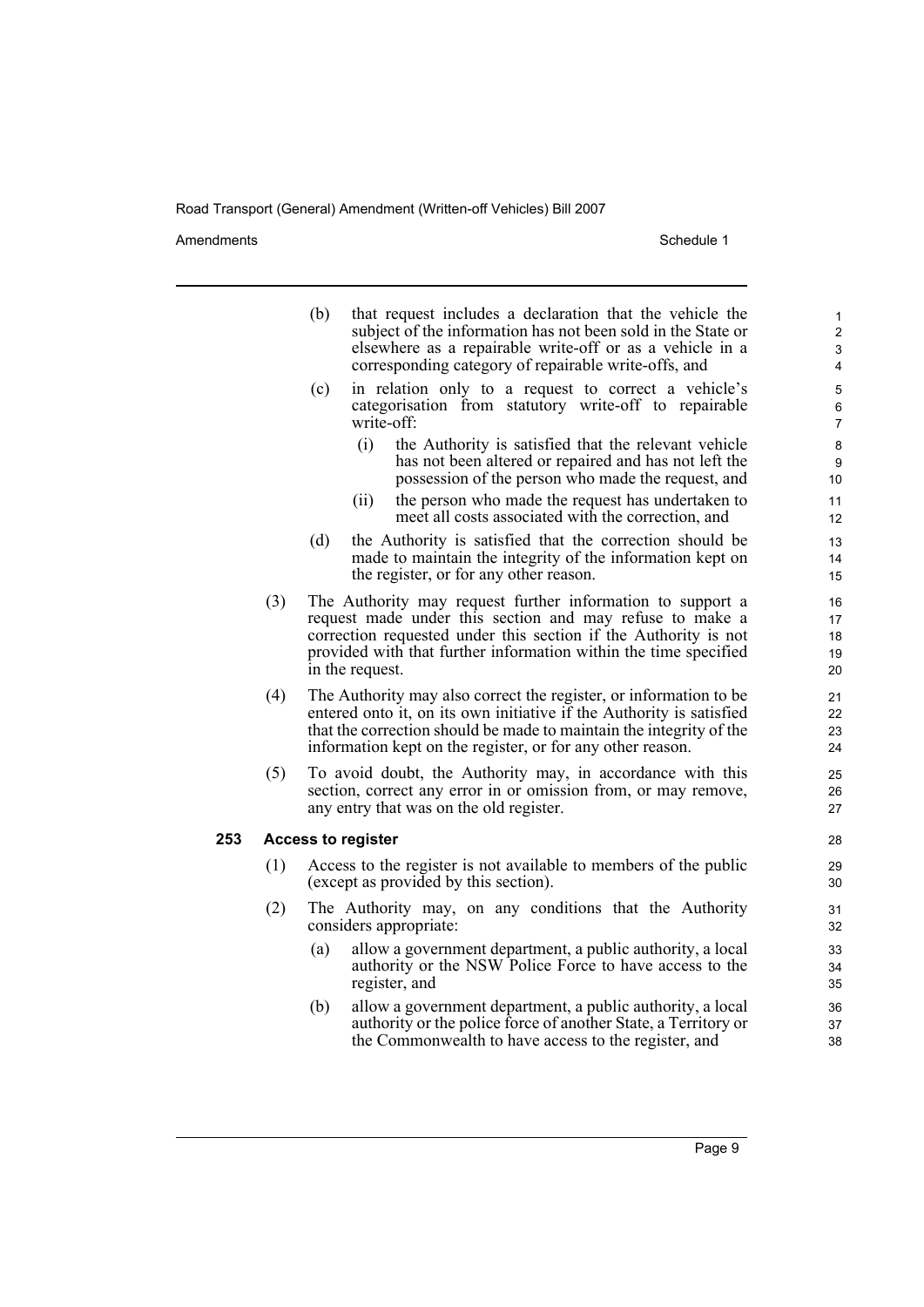|     |                   | (c)               | allow Austroads Incorporated to have access to the register<br>for the purposes only of its national database of written-off<br>vehicles and information about them, and                             | $\mathbf{1}$<br>$\overline{2}$<br>3 |
|-----|-------------------|-------------------|------------------------------------------------------------------------------------------------------------------------------------------------------------------------------------------------------|-------------------------------------|
|     |                   | (d)               | allow an insurer, self-insurer, auto-dismantler or dealer to<br>have access to the register, and                                                                                                     | $\overline{4}$<br>5                 |
|     |                   | (e)               | allow any other person or body, or class of persons or<br>bodies, prescribed by the regulations to have access to the<br>register.                                                                   | 6<br>7<br>8                         |
|     | (3)               |                   | The Authority may, on any conditions that the Authority<br>considers appropriate, provide a person or body with information<br>contained in the register.                                            | 9<br>10<br>11                       |
| 254 | s 64)             |                   | Unauthorised access to or interference with register (cf former Act,                                                                                                                                 | 12<br>13                            |
|     |                   |                   | A person must not, except as authorised by the Authority or other<br>lawful authority:                                                                                                               | 14<br>15                            |
|     |                   | (a)               | obtain access to the register or information contained in the<br>register, or                                                                                                                        | 16<br>17                            |
|     |                   | (b)               | make, alter or delete an entry in the register, or                                                                                                                                                   | 18                                  |
|     |                   | (c)               | interfere with the register in any other way.                                                                                                                                                        | 19                                  |
|     |                   |                   | Maximum penalty: 20 penalty units.                                                                                                                                                                   | 20                                  |
|     | <b>Division 3</b> |                   | <b>Requirements to provide Authority with</b><br>information about written-off, demolished or<br>dismantled vehicles                                                                                 | 21<br>22<br>23                      |
| 255 |                   |                   | <b>Application of Division</b>                                                                                                                                                                       | 24                                  |
|     |                   |                   | This Division applies only in respect of a late model vehicle<br>(located anywhere in Australia):                                                                                                    | 25<br>26                            |
|     |                   | (a)               | that is registered in the State, or                                                                                                                                                                  | 27                                  |
|     |                   | (b)               | that was last registered in the State, or                                                                                                                                                            | 28                                  |
|     |                   | (c)               | that has never been registered in Australia, but where one<br>or more of the incidents that caused the vehicle to be<br>determined to be a total loss occurred in the State.                         | 29<br>30<br>31                      |
| 256 |                   | former Act, s 59) | Insurers to provide written-off vehicle information to Authority (cf                                                                                                                                 | 32<br>33                            |
|     | (1)               |                   | An insurer must provide to the Authority the information<br>prescribed by the regulations concerning each late model vehicle<br>that is determined to be a total loss (anywhere in Australia) in the | 34<br>35<br>36                      |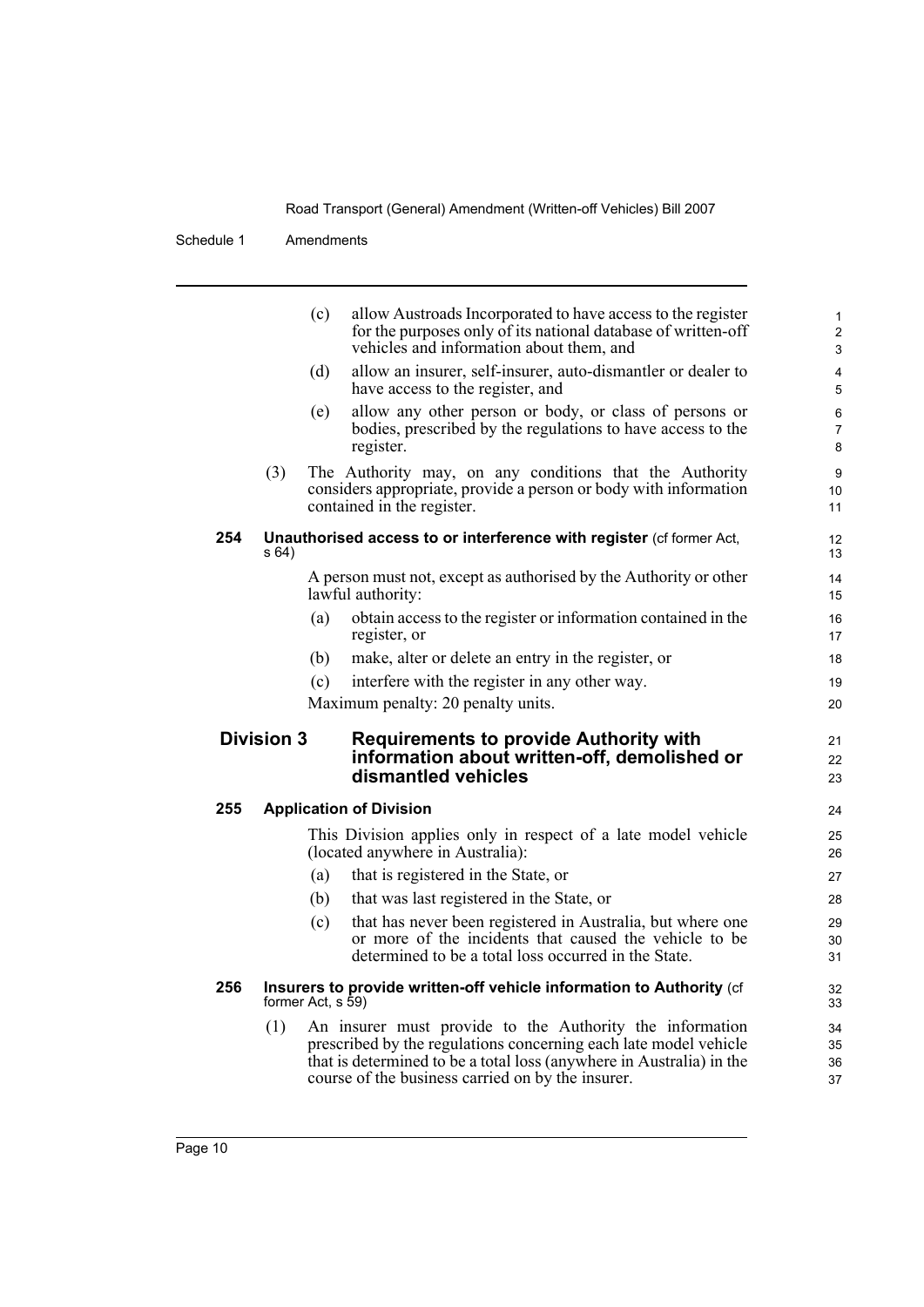Amendments Schedule 1

|     | (2) |                  | An insurer, in determining that a vehicle is a total loss, must<br>determine that the vehicle is either a statutory write-off or a<br>repairable write-off.                                                                                                                                                                                                       | 1<br>$\overline{2}$<br>3         |
|-----|-----|------------------|-------------------------------------------------------------------------------------------------------------------------------------------------------------------------------------------------------------------------------------------------------------------------------------------------------------------------------------------------------------------|----------------------------------|
|     | (3) |                  | The information required to be provided under this section must<br>be provided:                                                                                                                                                                                                                                                                                   | 4<br>5                           |
|     |     | (a)              | subject to paragraph (b), within 7 days after the vehicle is<br>determined to be a statutory write-off or repairable<br>write-off (as required by subsection $(2)$ ) in the course of<br>that business and before the vehicle is sold or otherwise<br>disposed of in the course of that business or otherwise, or                                                 | 6<br>7<br>8<br>9<br>10           |
|     |     | (b)              | within the time prescribed by the regulations.                                                                                                                                                                                                                                                                                                                    | 11                               |
|     |     |                  | Maximum penalty: 20 penalty units.                                                                                                                                                                                                                                                                                                                                | 12                               |
| 257 |     | <b>Authority</b> | Self-insurers to provide written-off vehicle information to                                                                                                                                                                                                                                                                                                       | 13<br>14                         |
|     | (1) |                  | A self-insurer must provide to the Authority the information<br>prescribed by the regulations concerning each late model vehicle:                                                                                                                                                                                                                                 | 15<br>16                         |
|     |     | (a)              | that is determined to be a total loss (anywhere in Australia)<br>in the course of the business carried on by the self-insurer,<br>or                                                                                                                                                                                                                              | 17<br>18<br>19                   |
|     |     | (b)              | that is disposed of by the self-insurer (anywhere in<br>Australia) to an auto-dismantler.                                                                                                                                                                                                                                                                         | 20<br>21                         |
|     | (2) |                  | A self-insurer, in determining that a vehicle is a total loss, or in<br>disposing of a vehicle to an auto-dismantler, must determine that<br>the vehicle is either a statutory write-off or a repairable write-off.                                                                                                                                               | 22<br>23<br>24                   |
|     | (3) |                  | The information required to be provided under this section must<br>be provided:                                                                                                                                                                                                                                                                                   | 25<br>26                         |
|     |     | (a)              | in the case of a vehicle that is determined to be a total loss<br>and that is not disposed of to an auto-dismantler (and<br>subject to paragraph $(c)$ —within 7 days after the vehicle<br>is determined to be a statutory write-off or repairable<br>write-off (as required by subsection $(2)$ ) and before the<br>vehicle is sold or otherwise disposed of, or | 27<br>28<br>29<br>30<br>31<br>32 |
|     |     | (b)              | in the case of a vehicle that is disposed of to an<br>auto-dismantler (and subject to paragraph (c))—within 7<br>days after the vehicle is disposed of, or                                                                                                                                                                                                        | 33<br>34<br>35                   |
|     |     | (c)              | within the time prescribed by the regulations.                                                                                                                                                                                                                                                                                                                    | 36                               |
|     | (4) |                  | A person is not guilty of an offence against this section in respect<br>of a failure to provide information concerning a vehicle if the<br>person satisfies the court that the person believed, on reasonable<br>grounds, that the required information concerning the vehicle had                                                                                | 37<br>38<br>39<br>40             |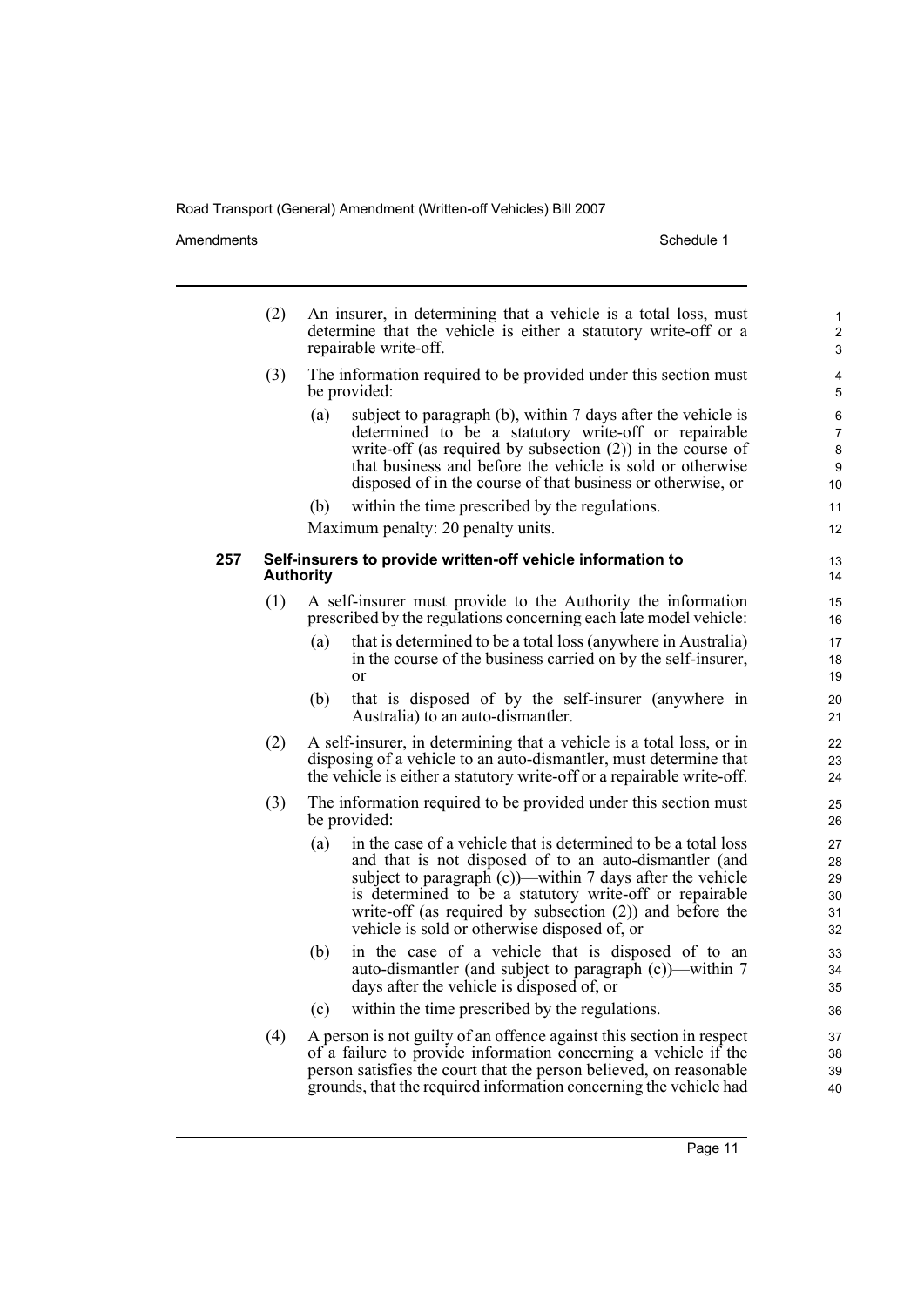Schedule 1 Amendments

already been provided to the Authority by another person under this Division.

Maximum penalty: 20 penalty units.

#### **258 Auto-dismantlers to provide written-off vehicle information to Authority** (cf former Act, s 60)

- (1) An auto-dismantler must provide to the Authority the information prescribed by the regulations concerning each late model vehicle that is demolished or dismantled (anywhere in Australia) in the course of the business carried on by the auto-dismantler.
- (2) The information required to be provided under this section must be provided:
	- (a) subject to paragraph (b), within 7 days after work is commenced in the course of that business for the purpose of demolishing or dismantling the vehicle and before the part of the vehicle to which the vehicle identifier is attached is sold or otherwise disposed of in the course of that business, or
	- (b) within the time prescribed by the regulations.
- (3) An auto-dismantler is not guilty of an offence against this section in respect of a failure to provide information concerning a vehicle if the auto-dismantler satisfies the court that the auto-dismantler believed, on reasonable grounds, that the required information concerning the vehicle had already been provided to the Authority under this Division by an insurer, self-insurer or dealer. Maximum penalty: 20 penalty units.

#### **259 Dealers to provide vehicle information to Authority** (cf former Act, s 61)

- (1) A dealer must provide to the Authority the information prescribed by the regulations concerning each late model vehicle that is in the care, custody or control of the dealer (anywhere in Australia) and that has been determined to be a total loss by the dealer in the course of the business carried on by the dealer.
- (2) A dealer, in determining that a vehicle is a total loss, must determine that the vehicle is either a statutory write-off or a repairable write-off.
- (3) The information required to be provided under this section must be provided:
	- (a) subject to paragraph (b), within 7 days after the vehicle is determined to be a statutory write-off or repairable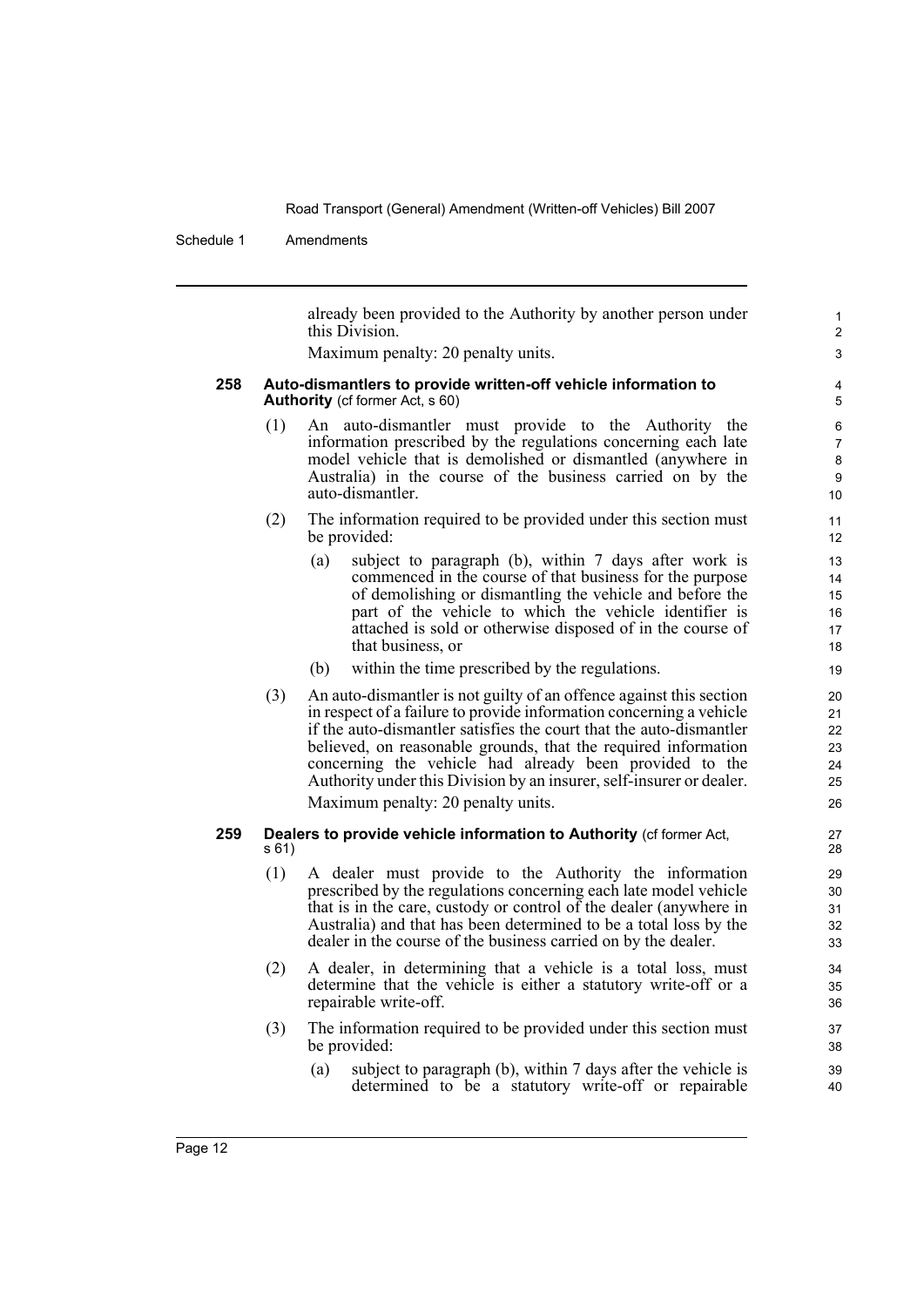Amendments Schedule 1

|     |                   |     | write-off (as required by subsection $(2)$ ) by the dealer and<br>before the vehicle is sold or otherwise disposed of in the<br>course of the business carried on by the dealer, or | 1<br>$\overline{c}$<br>3                     |
|-----|-------------------|-----|-------------------------------------------------------------------------------------------------------------------------------------------------------------------------------------|----------------------------------------------|
|     |                   | (b) | within the time prescribed by the regulations.                                                                                                                                      | 4                                            |
|     | (4)               |     | A dealer is not guilty of an offence against this section in respect                                                                                                                | $\mathbf 5$                                  |
|     |                   |     | of a failure to provide information concerning a vehicle if the                                                                                                                     | 6                                            |
|     |                   |     | dealer satisfies the court that the dealer believed, on reasonable<br>grounds, that the required information concerning the vehicle had                                             | 7<br>8                                       |
|     |                   |     | already been provided to the Authority under this Division by an                                                                                                                    | 9                                            |
|     |                   |     | insurer, self-insurer or auto-dismantler.                                                                                                                                           | 10                                           |
|     |                   |     | Maximum penalty: 20 penalty units.                                                                                                                                                  | 11                                           |
| 260 |                   |     | Regulations may extend obligation to provide information under<br>this Division to others (of former Act, s 62)                                                                     | 12<br>13                                     |
|     |                   |     | The regulations may require any person who carries on a type of                                                                                                                     | 14                                           |
|     |                   |     | business specified in the regulations to provide to the Authority                                                                                                                   | 15                                           |
|     |                   |     | the information prescribed by the regulations concerning any late<br>model vehicle that is determined to be a total loss while in the                                               | 16                                           |
|     |                   |     | care, custody or control of the person (anywhere in Australia).                                                                                                                     | 17<br>18                                     |
|     |                   |     | Note. It is an offence under section 307B of the Crimes Act 1900 to give                                                                                                            | 19                                           |
|     |                   |     | false or misleading information to a person exercising a power, authority<br>or duty under, or in connection with, a law of the State.                                              | 20<br>21                                     |
|     |                   |     |                                                                                                                                                                                     |                                              |
| 261 |                   |     | Agents may meet requirement to provide information                                                                                                                                  |                                              |
|     | (1)               |     | A person required to provide the Authority with information<br>under section 256, 257, 258, 259 or 260 is taken to have complied<br>with the relevant section if:                   | 22<br>23<br>24<br>25                         |
|     |                   | (a) | the person authorises an agent of the person to provide that<br>information to the Authority, and                                                                                   | 26<br>27                                     |
|     |                   | (b) | the agent does so as and when the relevant section requires.                                                                                                                        |                                              |
|     | (2)               |     | However, if the Authority is not provided with information as and                                                                                                                   | 28<br>29                                     |
|     |                   |     | when required by the relevant section, the person and not the<br>agent is guilty of an offence against the relevant section.                                                        |                                              |
|     | <b>Division 4</b> |     | Restrictions on registration of certain                                                                                                                                             |                                              |
|     |                   |     | vehicles                                                                                                                                                                            |                                              |
| 262 |                   |     | Vehicles that have the same identifier as a statutory write-off<br>cannot be registered (cf former Act, s 67)                                                                       |                                              |
|     | (1)               |     | The Authority must not register, or renew or transfer the                                                                                                                           |                                              |
|     |                   |     | registration of, any vehicle under the Road Transport (Vehicle                                                                                                                      | 30<br>31<br>32<br>33<br>34<br>35<br>36<br>37 |
|     |                   |     | <i>Registration) Act 1997</i> if its vehicle identifier is the same as the<br>vehicle identifier of a vehicle:                                                                      | 38<br>39                                     |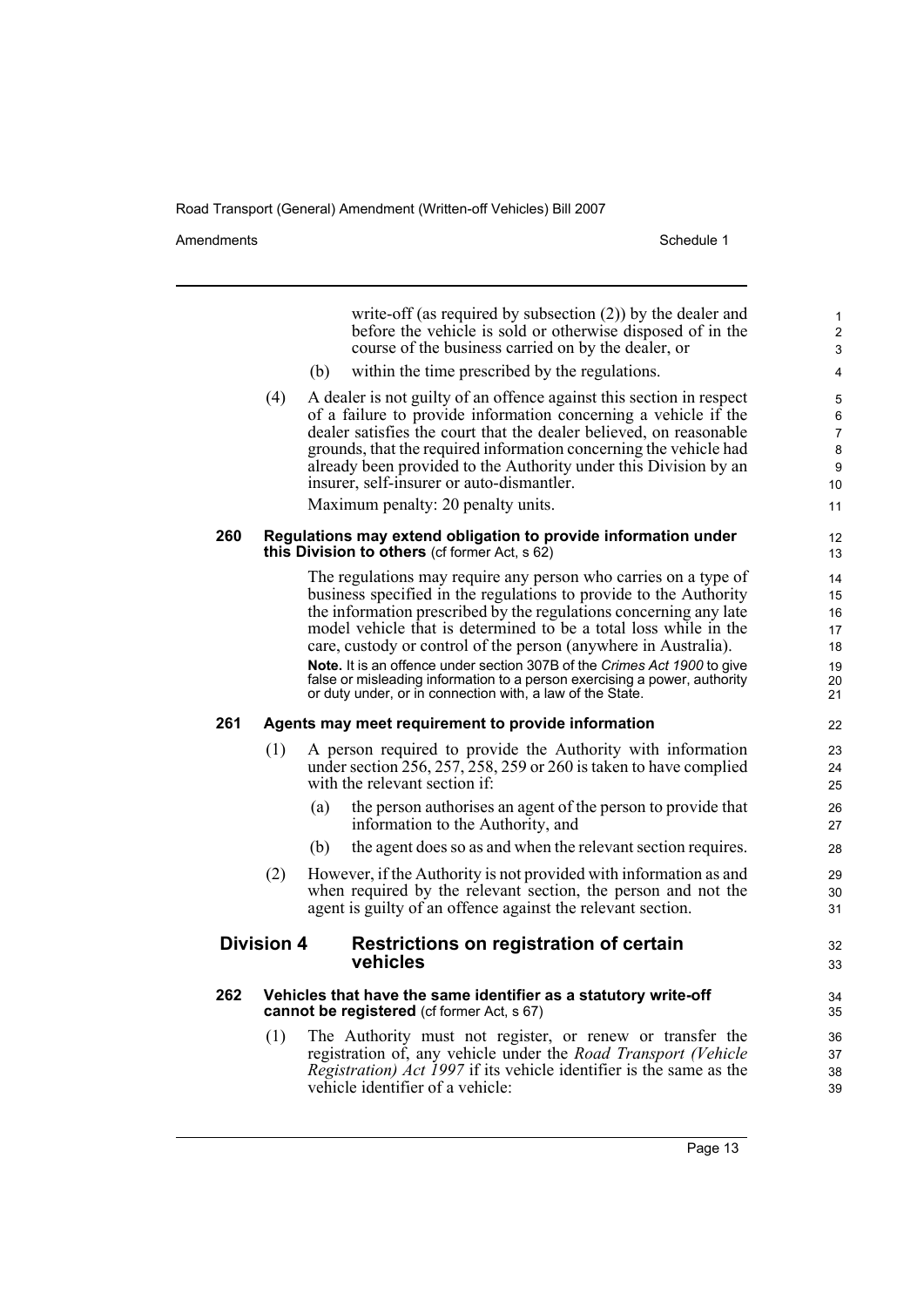Schedule 1 Amendments

(a) that is listed on the register as being a statutory write-off, or

23 24

34 35

- (b) that the Authority is aware is listed on an interstate written-off vehicles register as being in a corresponding category of statutory write-offs.
- (2) The Authority must cancel the registration of a vehicle under the *Road Transport (Vehicle Registration) Act 1997* if the Authority becomes aware that its vehicle identifier is the same as the vehicle identifier of a vehicle:
	- (a) that is listed on the register as being a statutory write-off, or
	- (b) that is listed on an interstate written-off vehicles register as being in a corresponding category of statutory write-offs.
- (3) However, the Authority must not take the action required by subsection (2) unless it has first given the registered operator of the vehicle at least 14 days' notice of the proposed cancellation.
- (4) Subsections (1) and (2) do not apply in any circumstances prescribed by the regulations.
- (5) This section does not limit the power of the Authority to refuse to register, or to renew or transfer the registration of or to suspend or cancel the registration of, a vehicle under any provision of the *Road Transport (Vehicle Registration) Act 1997*.

### **Division 5 Attaching written-off warning labels to statutory write-offs**

| 263 | <b>Application</b>                                                                |                                                                                                                                                                                                                                                              |                      |  |  |
|-----|-----------------------------------------------------------------------------------|--------------------------------------------------------------------------------------------------------------------------------------------------------------------------------------------------------------------------------------------------------------|----------------------|--|--|
|     |                                                                                   | This Division applies only in relation to statutory write-offs.                                                                                                                                                                                              | 26                   |  |  |
| 264 | Duty to attach written-off warning label to written-off or dismantled<br>vehicles |                                                                                                                                                                                                                                                              |                      |  |  |
|     | (1)                                                                               | A person who is required to provide information to the Authority<br>about a vehicle under section 256, 257, 258, 259 or 260 must<br>(unless the vehicle has been demolished) also attach a written-off<br>warning label, in accordance with the regulations: | 29<br>30<br>31<br>32 |  |  |
|     |                                                                                   | to the part of the vehicle to which the vehicle identifier is<br>(a)<br>attached (in the case of a dismantled vehicle), or                                                                                                                                   | 33<br>34             |  |  |

(b) to the vehicle (in any other case).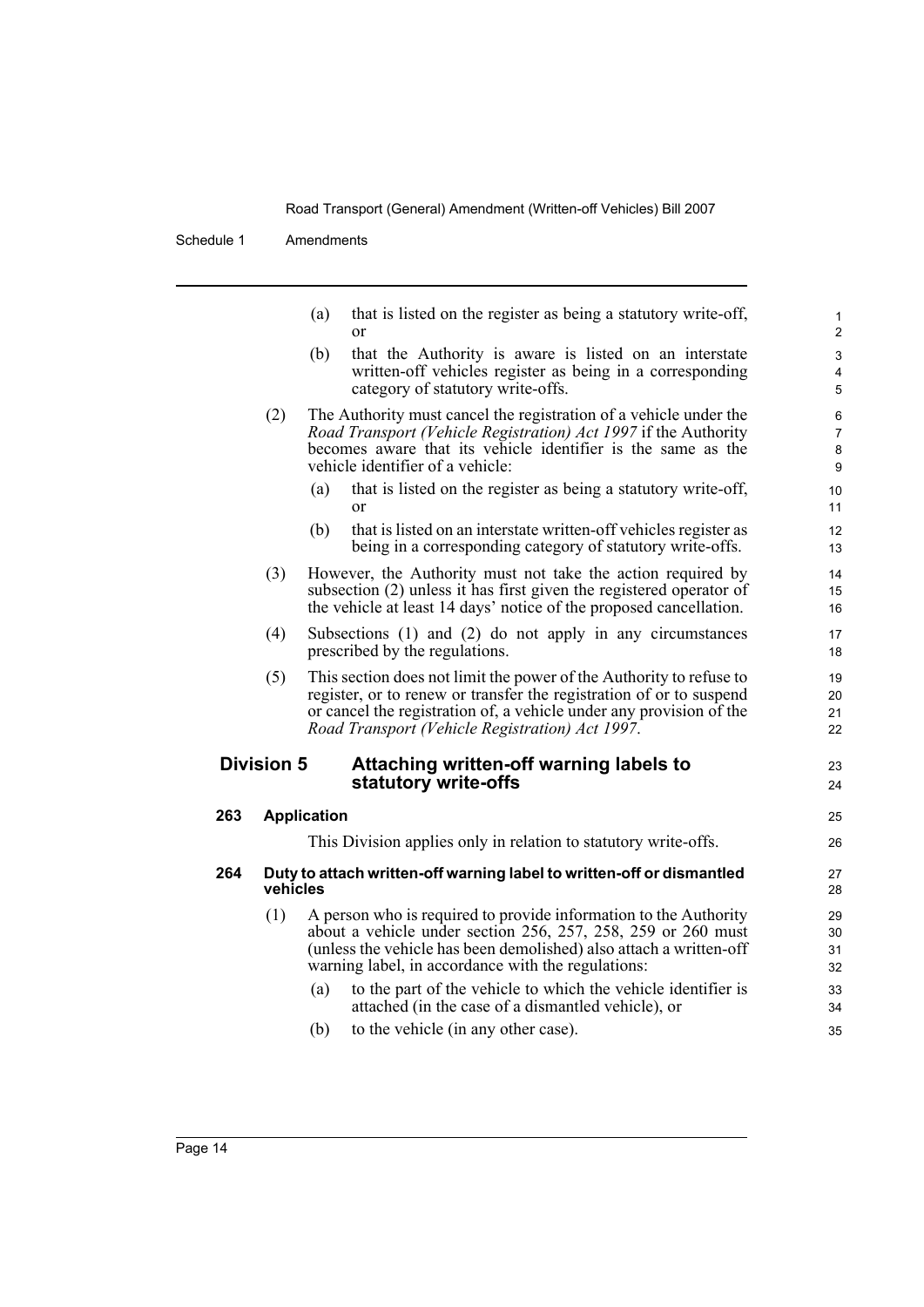#### Amendments Schedule 1

|     | (2)               | The written-off warning label must be attached within the period<br>1<br>in which the information must be provided under the relevant<br>$\overline{2}$<br>section.<br>3 |                                                                                                                                                                                  |                |  |  |  |
|-----|-------------------|--------------------------------------------------------------------------------------------------------------------------------------------------------------------------|----------------------------------------------------------------------------------------------------------------------------------------------------------------------------------|----------------|--|--|--|
|     | (3)               |                                                                                                                                                                          | Subsection (1) does not require a person to attach a written-off<br>warning label if there is attached:                                                                          | 4<br>5         |  |  |  |
|     |                   | (a)                                                                                                                                                                      | to the part of the vehicle to which the vehicle identifier is<br>attached (in the case of a dismantled vehicle), or                                                              | 6<br>7         |  |  |  |
|     |                   | (b)                                                                                                                                                                      | to the vehicle (in any other case),                                                                                                                                              | 8              |  |  |  |
|     |                   |                                                                                                                                                                          | an appropriate written-off warning label that was attached by<br>another person.                                                                                                 | 9<br>10        |  |  |  |
|     |                   |                                                                                                                                                                          | Maximum penalty: 20 penalty units.                                                                                                                                               | 11             |  |  |  |
| 265 |                   |                                                                                                                                                                          | Regulations concerning written-off warning labels                                                                                                                                | 12             |  |  |  |
|     |                   |                                                                                                                                                                          | The regulations may make provision for or with respect to the<br>following:                                                                                                      | 13<br>14       |  |  |  |
|     |                   | (a)                                                                                                                                                                      | the content and form of written-off warning labels,                                                                                                                              | 15             |  |  |  |
|     |                   | (b)                                                                                                                                                                      | the positioning of written-off warning labels on vehicles,                                                                                                                       | 16             |  |  |  |
|     |                   | (c)                                                                                                                                                                      | the re-attachment of written-off warning labels,                                                                                                                                 | 17             |  |  |  |
|     |                   | (d)                                                                                                                                                                      | the alteration, damage, destruction, removal of, or other<br>interference with, written-off warning labels.                                                                      | 18<br>19       |  |  |  |
| 266 |                   | warning label                                                                                                                                                            | Agents may meet statutory requirements to attach written-off                                                                                                                     | 20<br>21       |  |  |  |
|     | (1)               |                                                                                                                                                                          | A person required to attach a written-off warning label by this<br>Division is taken to have complied with that requirement if:                                                  | 22<br>23       |  |  |  |
|     |                   | (a)                                                                                                                                                                      | the person authorises an agent of the person to attach a<br>written-off warning label required by this Division, and                                                             | 24<br>25       |  |  |  |
|     |                   | (b)                                                                                                                                                                      | the agent does so as and when this Division requires.                                                                                                                            | 26             |  |  |  |
|     | (2)               |                                                                                                                                                                          | However, if the written-off warning label is not attached as and<br>when required by this Division, the person and not the agent is<br>guilty of an offence against section 264. | 27<br>28<br>29 |  |  |  |
|     | <b>Division 6</b> |                                                                                                                                                                          | General                                                                                                                                                                          | 30             |  |  |  |
| 267 |                   |                                                                                                                                                                          | Removal of vehicle identifiers (cf former Act, s 66)                                                                                                                             | 31             |  |  |  |
|     | (1)               |                                                                                                                                                                          | An insurer, self-insurer, auto-dismantler, dealer or other person                                                                                                                | 32             |  |  |  |
|     |                   |                                                                                                                                                                          | required to provide information to the Authority under this Part                                                                                                                 | 33             |  |  |  |
|     |                   |                                                                                                                                                                          | may be required to take any reasonable steps, or to ensure that<br>such steps are taken, to remove, deface, obliterate or destroy the                                            | 34<br>35       |  |  |  |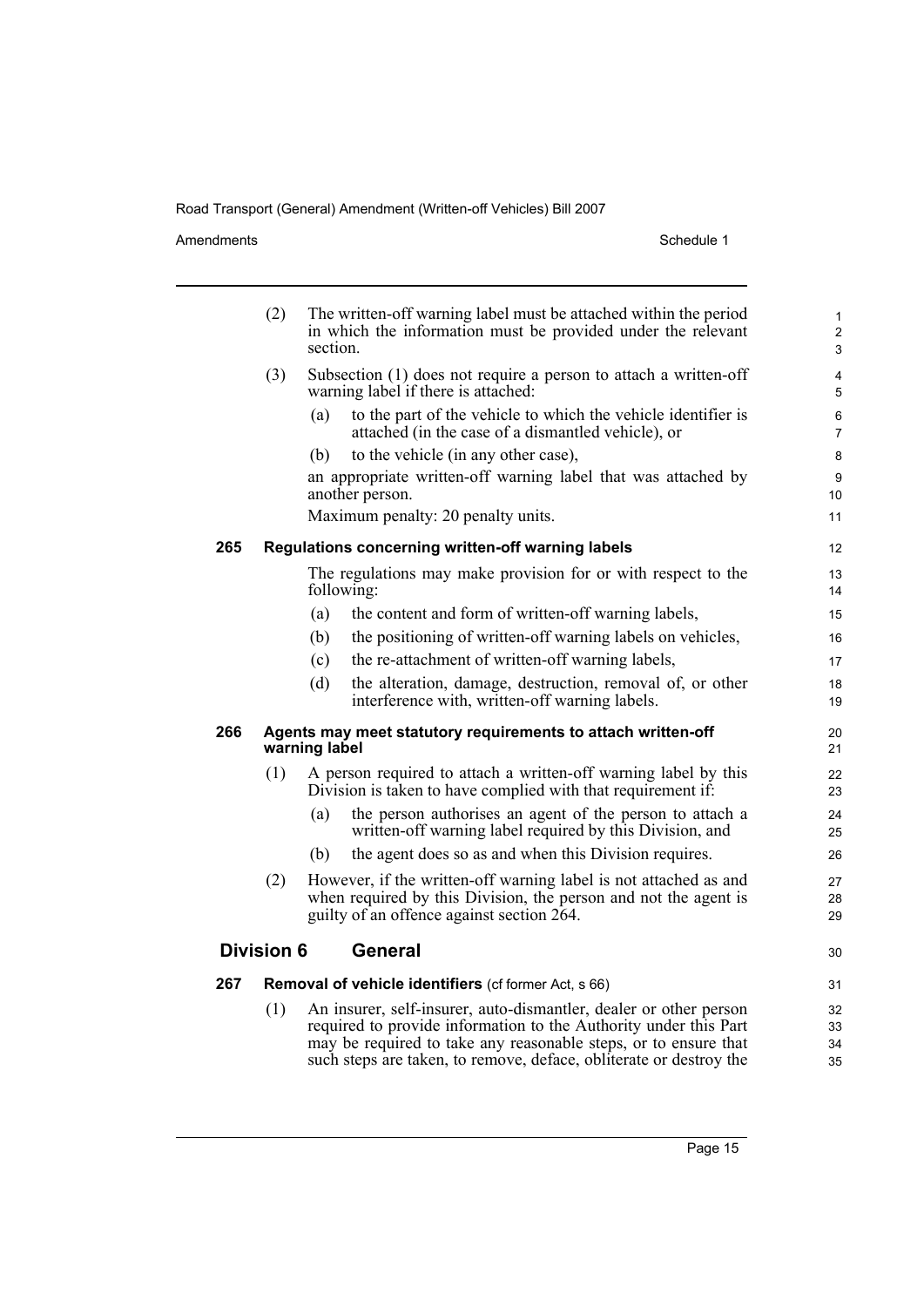|     |     | vehicle identifier on any part of a vehicle that has been<br>determined to be a total loss.                                                                                                                                                                                                                              | $\mathbf{1}$<br>$\overline{2}$ |
|-----|-----|--------------------------------------------------------------------------------------------------------------------------------------------------------------------------------------------------------------------------------------------------------------------------------------------------------------------------|--------------------------------|
|     | (2) | The requirement may be made:                                                                                                                                                                                                                                                                                             | 3                              |
|     |     | by the regulations, or<br>(a)                                                                                                                                                                                                                                                                                            | 4                              |
|     |     | by notice in writing served on the person by the Authority.<br>(b)                                                                                                                                                                                                                                                       | 5                              |
|     | (3) | A notice under this section may be served personally or by post.                                                                                                                                                                                                                                                         | 6                              |
|     | (4) | A person must comply with a requirement made under this<br>section.                                                                                                                                                                                                                                                      | $\overline{7}$<br>8            |
|     |     | Maximum penalty: 20 penalty units.                                                                                                                                                                                                                                                                                       | 9                              |
| 268 |     | Unauthorised disclosure of information (cf former Act, s 65)                                                                                                                                                                                                                                                             | 10                             |
|     |     | A person must not disclose any information obtained in<br>connection with the administration or execution of this Part,<br>except:                                                                                                                                                                                       | 11<br>12<br>13                 |
|     |     | (a)<br>with the consent of the person from whom the information<br>was obtained, or                                                                                                                                                                                                                                      | 14<br>15                       |
|     |     | in connection with the administration or execution of this<br>(b)<br>Act or the regulations, or                                                                                                                                                                                                                          | 16<br>17                       |
|     |     | for the purposes of Austroads Incorporated administering<br>(c)<br>a national database of written-off vehicles and information<br>about them and allowing driver licensing and vehicle<br>registration authorities in the other States and Territories to<br>have access to the information in the national database, or | 18<br>19<br>20<br>21<br>22     |
|     |     | for the purposes of any legal proceedings arising out of this<br>(d)<br>Act or the regulations or of any report of such proceedings,<br><sub>or</sub>                                                                                                                                                                    | 23<br>24<br>25                 |
|     |     | with other reasonable excuse.<br>(e)                                                                                                                                                                                                                                                                                     | 26                             |
|     |     | Maximum penalty: 20 penalty units.                                                                                                                                                                                                                                                                                       | 27                             |
| 269 |     | Variations to Part (cf former Act, s 68)                                                                                                                                                                                                                                                                                 | 28                             |
|     |     | The regulations may provide that this Part or any specified<br>provision of this Part:                                                                                                                                                                                                                                   | 29<br>30                       |
|     |     | does not apply to or in respect of:<br>(a)                                                                                                                                                                                                                                                                               | 31                             |
|     |     | any specified vehicle or class of vehicles, or<br>(i)                                                                                                                                                                                                                                                                    | 32                             |
|     |     | (ii)<br>any specified person or class of persons, or                                                                                                                                                                                                                                                                     | 33                             |
|     |     | applies only to or in respect of:<br>(b)                                                                                                                                                                                                                                                                                 | 34                             |
|     |     | any specified vehicle or class of vehicles, or<br>(i)                                                                                                                                                                                                                                                                    | 35                             |
|     |     | any specified person or class of persons.<br>(ii)                                                                                                                                                                                                                                                                        | 36                             |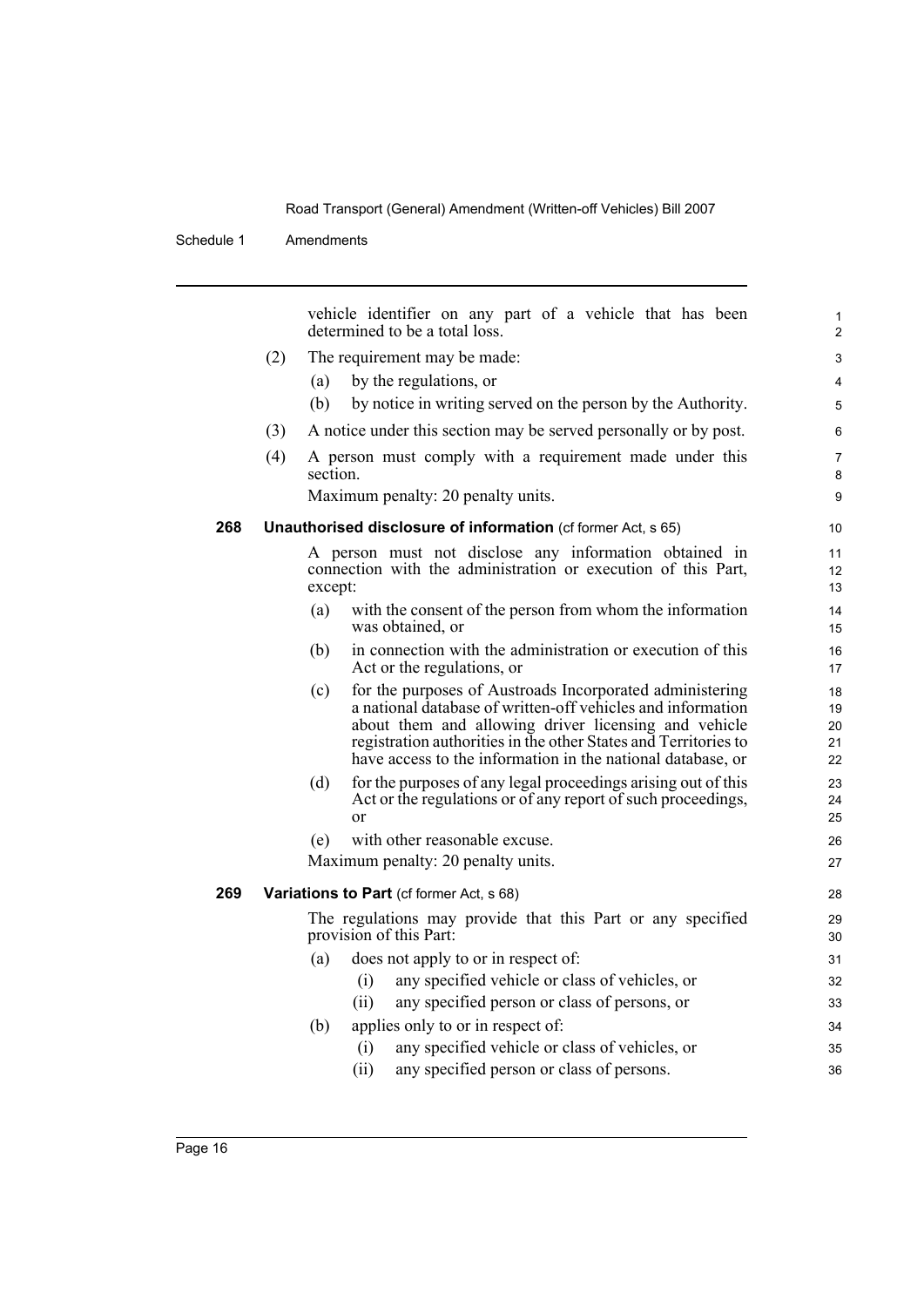Amendments Schedule 1

|     | 270                                            |        | <b>Exemptions</b> (of former Act, s 69)                                                                                                                                                   | $\mathbf{1}$        |  |  |
|-----|------------------------------------------------|--------|-------------------------------------------------------------------------------------------------------------------------------------------------------------------------------------------|---------------------|--|--|
|     |                                                | (1)    | The Authority may, by instrument in writing, exempt any person<br>from the operation of all or specified provisions of this Part.                                                         | $\overline{2}$<br>3 |  |  |
|     |                                                | (2)    | An exemption:                                                                                                                                                                             | $\overline{4}$      |  |  |
|     |                                                |        | may be absolute or subject to conditions, and<br>(a)                                                                                                                                      | 5                   |  |  |
|     |                                                |        | if subject to conditions, has effect only while the<br>(b)<br>conditions are observed.                                                                                                    | 6<br>$\overline{7}$ |  |  |
| [6] |                                                |        | Schedule 1 Savings, transitional and other provisions                                                                                                                                     | 8                   |  |  |
|     |                                                |        | Insert at the end of clause $1(1)$ :                                                                                                                                                      | 9                   |  |  |
|     |                                                |        | Road Transport (General) Amendment (Written-off Vehicles) Act<br>2007                                                                                                                     | 10<br>11            |  |  |
| [7] |                                                |        | Schedule 1, clause 7                                                                                                                                                                      | 12                  |  |  |
|     | Omit "section 255". Insert instead "Part 6.2". |        |                                                                                                                                                                                           |                     |  |  |
| [8] | Schedule 1, Part 4                             |        |                                                                                                                                                                                           |                     |  |  |
|     |                                                |        | Insert after clause 10:                                                                                                                                                                   | 15                  |  |  |
|     |                                                | Part 4 |                                                                                                                                                                                           |                     |  |  |
|     |                                                |        |                                                                                                                                                                                           |                     |  |  |
|     |                                                |        | Provisions consequent on enactment of                                                                                                                                                     | 16                  |  |  |
|     |                                                |        | <b>Road Transport (General) Amendment</b><br>(Written-off Vehicles) Act 2007                                                                                                              | 17<br>18            |  |  |
|     | 11                                             |        | <b>Keeping of register</b>                                                                                                                                                                | 19                  |  |  |
|     |                                                | (1)    | The old register is taken to be the register of written-off vehicles<br>required to be kept under section 251 (as inserted by the<br>amending Act).                                       | 20<br>21<br>22      |  |  |
|     |                                                | (2)    | As soon as practicable after the commencement of section 251<br>(as inserted by the amending Act), the Authority:                                                                         | 23<br>24            |  |  |
|     |                                                |        | must record on the register as a statutory write-off all<br>(a)<br>vehicles that, immediately before that time, were recorded<br>as having the status of being wrecked, and               | 25<br>26<br>27      |  |  |
|     |                                                |        | must remove all references to wrecked vehicles from the<br>(b)<br>register, and                                                                                                           | 28<br>29            |  |  |
|     |                                                |        | must record on the register as repairable write-offs all<br>(c)<br>vehicles that, immediately before that time, were recorded<br>as having the status of written-off rather than wrecked. | 30<br>31<br>32      |  |  |